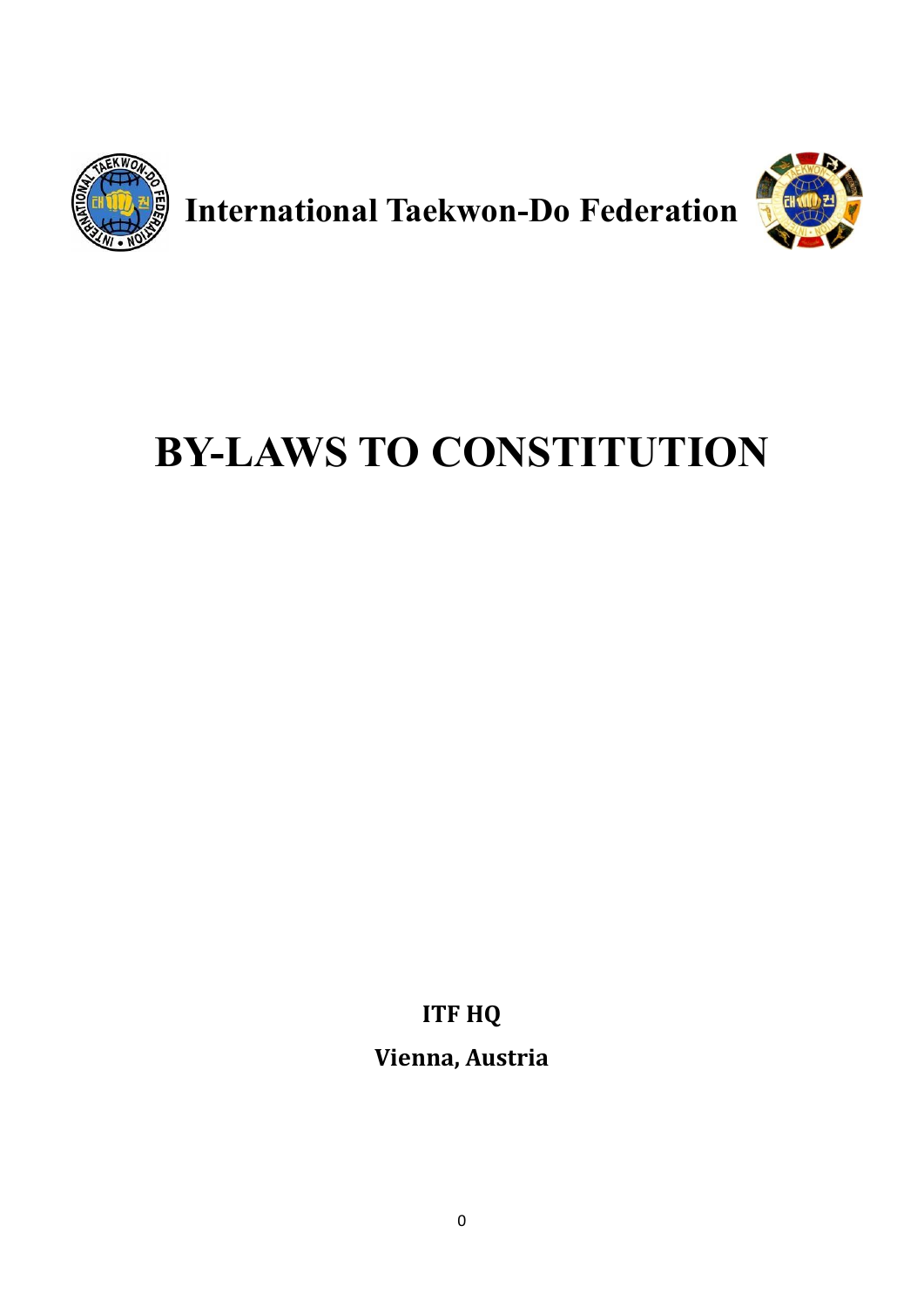*The By-Laws to the Constitution of ITF, and Instructions and Appendices attached hereto shall complement the Constitution, additionally confirm and regulate those articles not specified in the ITF Constitution.*

*Those necessary items not stated in the By-Laws to the Constitution of the ITF and Instructions and Appendices shall be addressed and decided at the ITF EB meeting in conformity with the ITF Constitution, the By-Laws to the Constitution of the ITF and Instructions and Appendices whenever such items may require attention. All these regulations and items shall serve as guidelines for all ITF activities. Therefore, the By-Laws and Instructions and Appendices attached hereto shall have a full legal force and effect in the same manner as the Constitution.*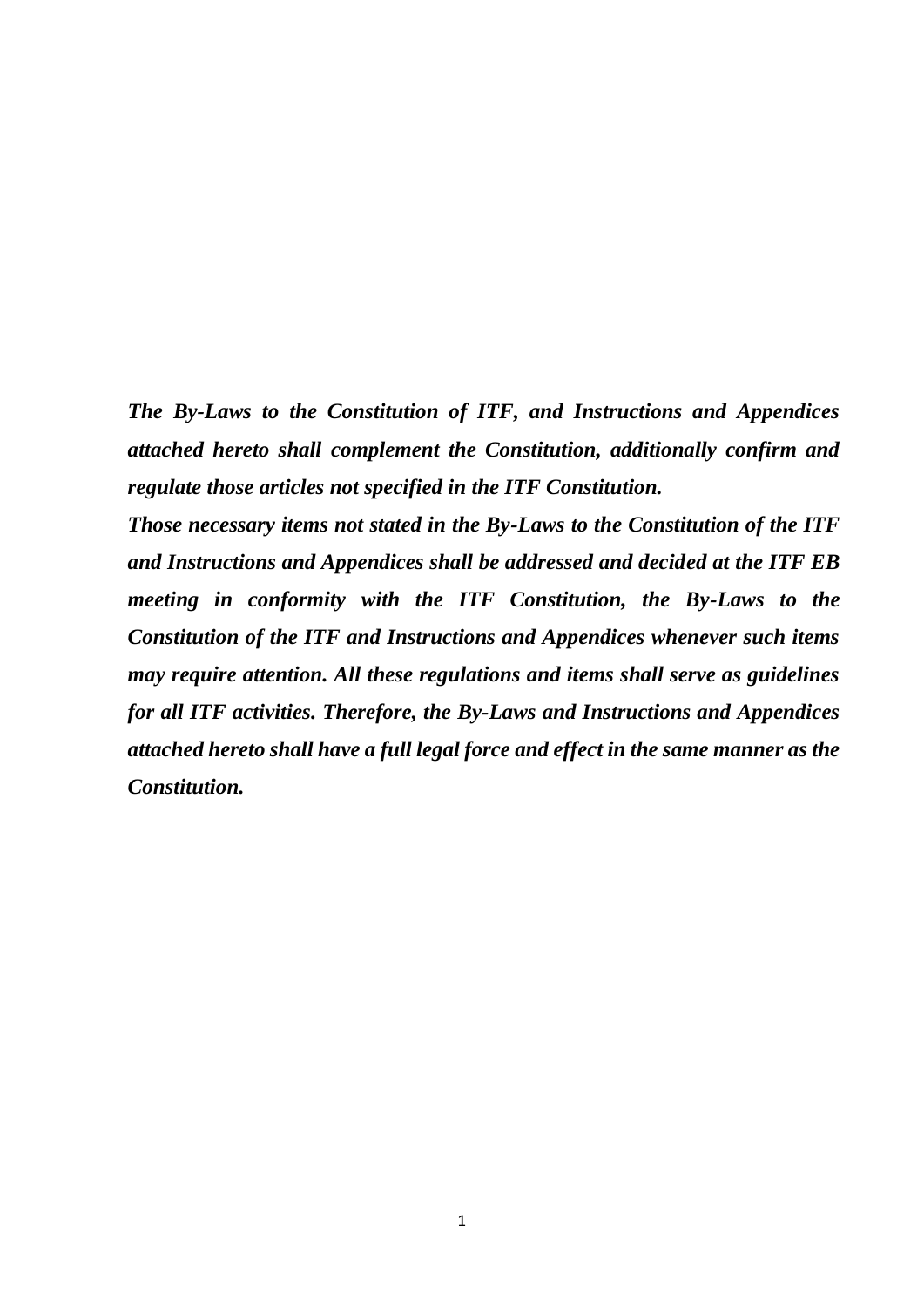| <b>TABLE OF CONTENTS</b>                             |                                                                                  |    |
|------------------------------------------------------|----------------------------------------------------------------------------------|----|
|                                                      | By-Laws to CHAPTER 2 Name, Domicile, Emblem, Flag, Official Languages, Financial |    |
| By-Laws to Article 2.                                |                                                                                  |    |
| By-Laws to Article 10.                               |                                                                                  |    |
|                                                      |                                                                                  |    |
| <b>By-Laws to CHAPTER 4</b><br>By-Laws to Article 3. |                                                                                  |    |
| By-Laws to Article 4.                                |                                                                                  |    |
| By-Laws to Article 6.                                |                                                                                  |    |
| By-Laws to Article 7.                                |                                                                                  |    |
| By-Laws to Article 8.                                |                                                                                  |    |
|                                                      |                                                                                  |    |
| By-Laws to Article 1.                                |                                                                                  |    |
| By-Laws to Article 2.1.                              |                                                                                  |    |
| By-Laws to Article 2.2.                              |                                                                                  |    |
| By-Laws to Article 2.3.                              |                                                                                  |    |
| By-Laws to Article 2.4.                              |                                                                                  |    |
| By-Laws to Article 2.5.                              |                                                                                  |    |
| By-Laws to Article 2.6.                              |                                                                                  |    |
| By-Laws to Article 2.7.                              |                                                                                  |    |
| By-Laws to Article 2.8.                              |                                                                                  |    |
| By-Laws to Article 2.9.                              |                                                                                  |    |
|                                                      |                                                                                  |    |
| By-Laws to Article 2.10.                             |                                                                                  |    |
| By-Laws to Article 2.11.                             |                                                                                  |    |
| By-Laws to Article 2.12.<br>By-Laws to Article 2.13. |                                                                                  |    |
|                                                      |                                                                                  |    |
|                                                      |                                                                                  |    |
| By-Laws to Article 6.                                |                                                                                  | 11 |
| By-Laws to Article 8.                                |                                                                                  |    |
|                                                      |                                                                                  |    |
| By-Laws to Article 4.                                | Composition and Structure of the Continental Federations                         | 12 |
| By-Laws to Article 5.                                | Emblem and badge of the Continental Federations                                  |    |
| By-Laws to Article 8.                                |                                                                                  |    |
|                                                      |                                                                                  |    |
| By-Laws to Article 6.                                |                                                                                  |    |
| By-Laws to Article 7.                                | Invitation to the Championships, Organizing and Technical Rules                  |    |
| By-Laws to Article 8.                                |                                                                                  |    |
|                                                      |                                                                                  |    |
|                                                      |                                                                                  |    |
|                                                      |                                                                                  |    |
|                                                      |                                                                                  |    |
|                                                      |                                                                                  |    |
|                                                      |                                                                                  |    |
|                                                      |                                                                                  |    |
|                                                      |                                                                                  |    |
|                                                      |                                                                                  |    |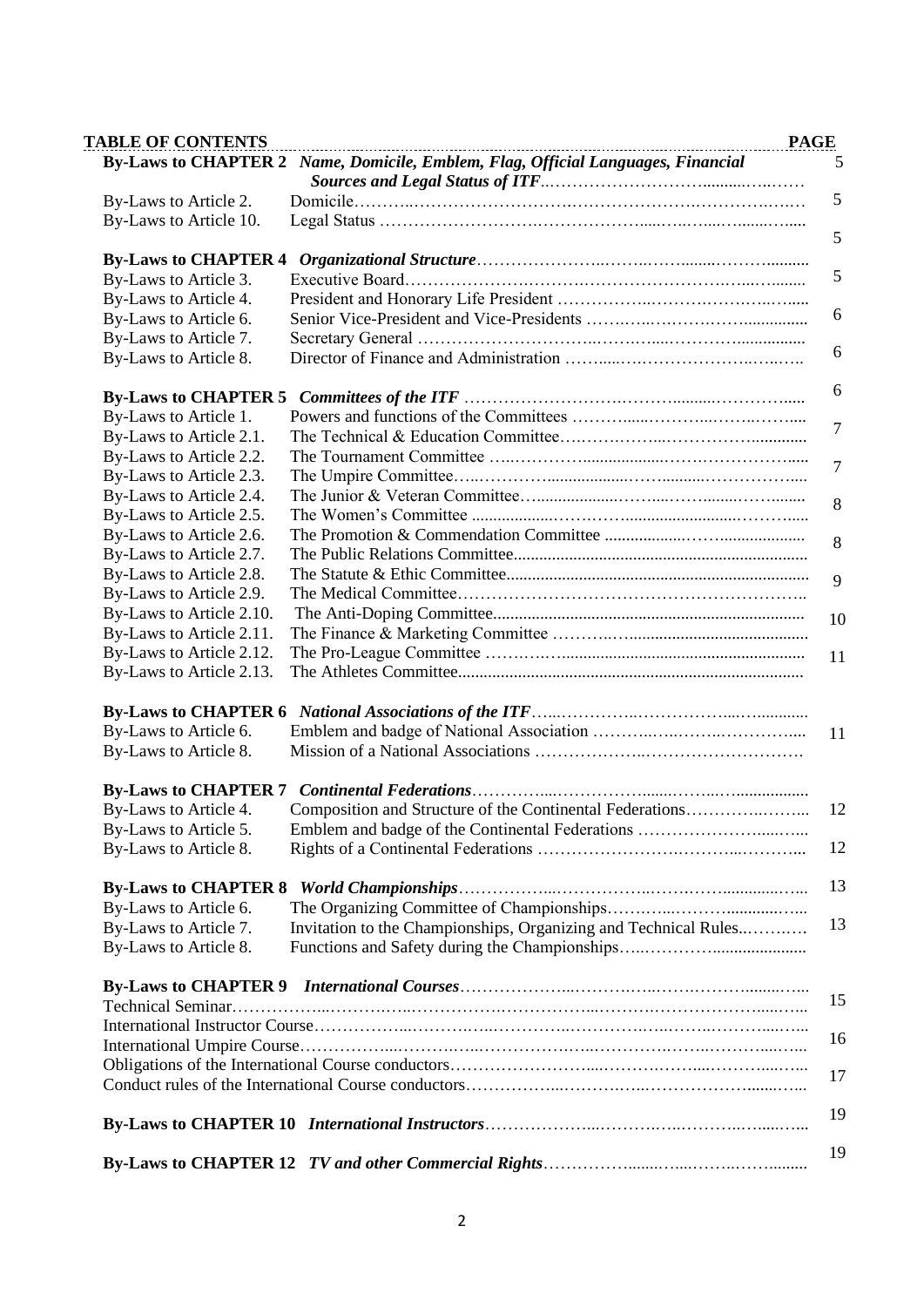|--|--|--|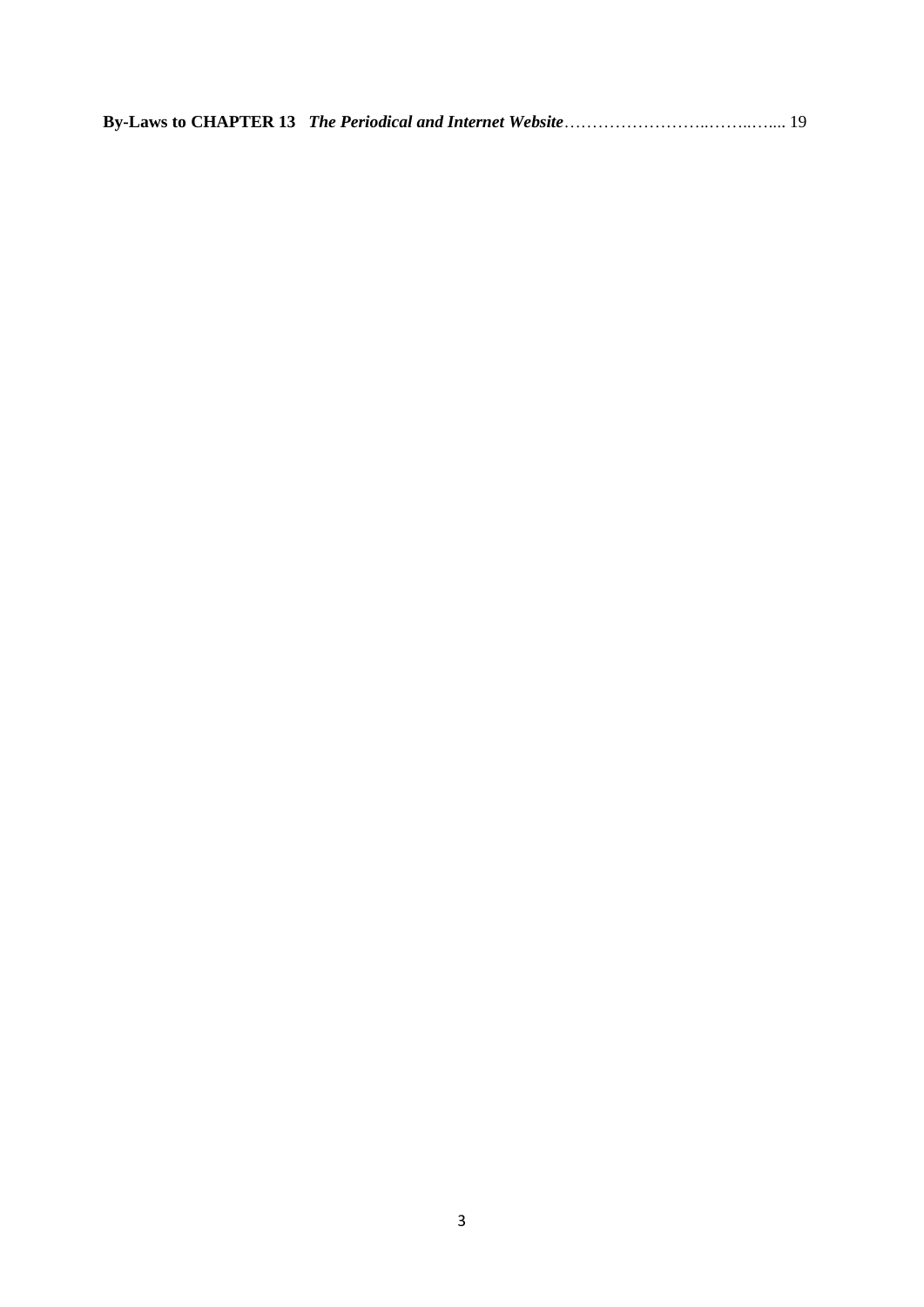| TABLE OF CONTENTS [1990] PAGE [2013] TABLE OF CONTENTS [2013] CONTENTS [2013] [2013] CONTENTS [2014] [2014] [2014] [2014] [2014] [2014] [2014] [2014] [2014] [2014] [2014] [2014] [2014] [2014] [2014] [2014] [2014] [2014] [2 |  |  |
|--------------------------------------------------------------------------------------------------------------------------------------------------------------------------------------------------------------------------------|--|--|
|                                                                                                                                                                                                                                |  |  |
|                                                                                                                                                                                                                                |  |  |
|                                                                                                                                                                                                                                |  |  |
|                                                                                                                                                                                                                                |  |  |
|                                                                                                                                                                                                                                |  |  |

| 21 |
|----|
| 21 |
| 21 |
| 21 |
| 21 |
| 22 |
| 24 |
| 25 |
| 25 |
| 26 |
| 26 |
| 26 |
| 27 |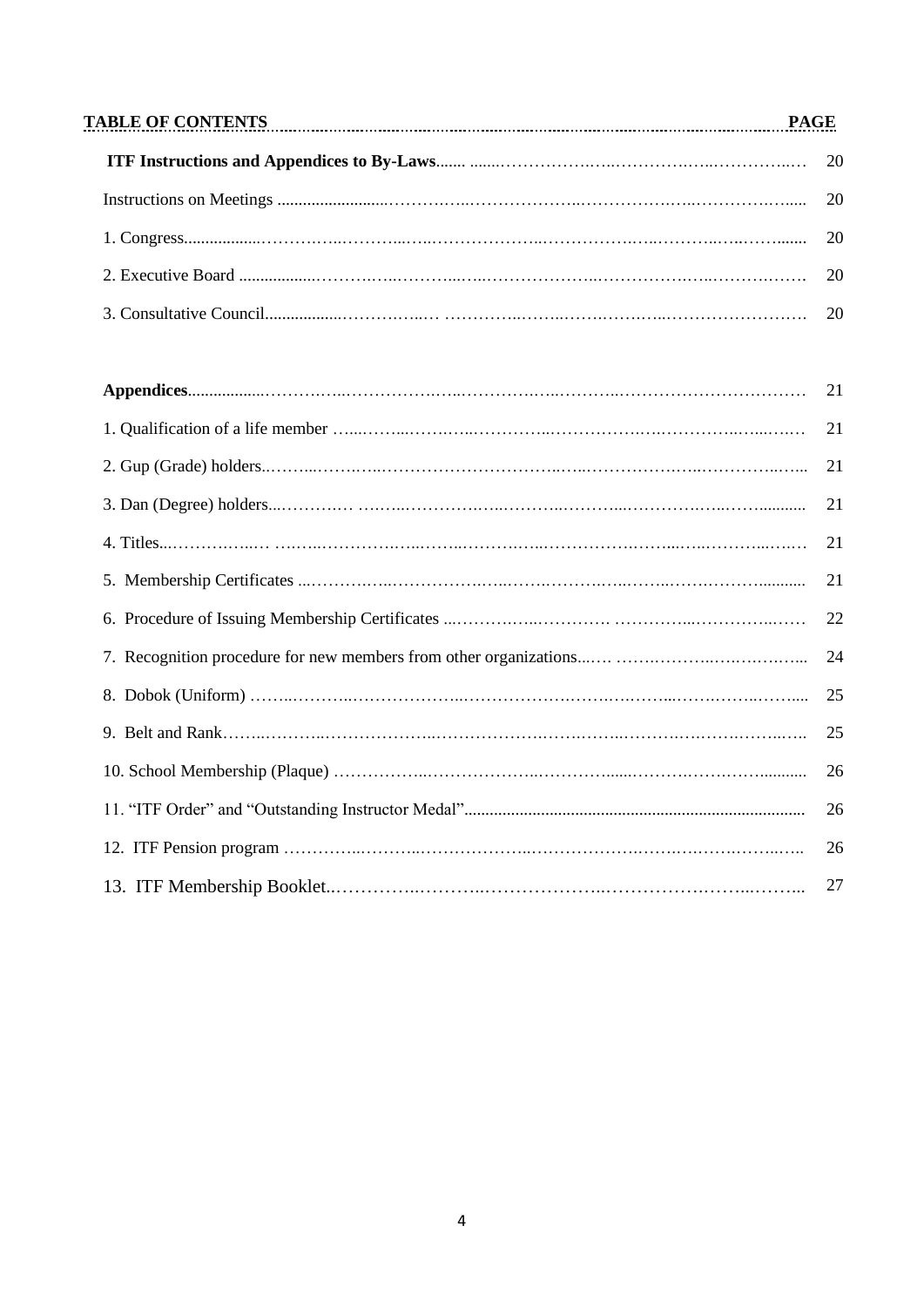### *By-Law to CHAPTER 2: Name, Domicile, Emblem, Flag, Official Languages, Financial Resources and Legal Status of ITF*

#### **By-Law to Article 2: Domicile**

Domicile of the ITF Headquarters is decided at the Executive Board. At least one person among the President and Vice-Presidents must be permanently stationed at the Headquarters and shall work with the necessary number of staff the President appoints, the Secretary General and Director of Finance & Administration. Local people from the country of residence may be employed to maintain the smooth running of the Headquarters. In case the President and the Vice-President are both absent for an unavoidable reason, the Secretary General shall be authorized to sign all the necessary documents to run the Headquarters, including legal or financial documents, on behalf of them.

#### **By-Law to Article 10: Legal Status**

Settlement of any suit or dispute that may arise in relations with any individual, organization, body or enterprise out with the ITF shall be in conformity with the Laws of the country where the ITF Headquarters is located.

### *By-Law to CHAPTER 4: Organizational Structure*

#### **By-Law to Article 3: Executive Board**

- As to the elections for 5 Vice Presidents, 3 Vice Presidents shall be elected among the candidates submitted by NGBs with disregard to the continent, who are physically involved in the ITF activities and have gained the most votes(1st, 2nd and 3rd votes) at the Congress. The other 2 seats for the Vice Presidencies be filled with the persons who have been & are making & will be making the outstanding contributions to the development and promotion of ITF mentally and financially.
- As to the elections for the ordinary EB members pursuant to the continent, in case where more than 2 candidates stand for the ordinary EB member from the same continent, the candidate who has succeeded in getting the most votes at the Congress shall be elected as an EB member.
- The Chairpersons of Standing Committees to be appointed as an EB member by the ITF President at the Congress shall be the Chairpersons of Technical & Education Committee, Tournament Committee and Umpire Committee.
- The EB members shall be allowed to hold no more than 2 positions in the EB e.g. Vice President & Chairperson of any Subcommittee as an EB member and no other person be elected to fill the short number of 21 members for an EB member holds 2 positions.
- Executive Board members shall submit to the President a report on the activities related not only to their own country, but also to the adjacent countries, at least two (2) times every year and present at least one constructive proposal for the development and consolidation of the ITF every year. Constructive proposals should be made on a regular basis. Any EB member who is absent, without any prior notice of a due reason, from an EB meeting which is held during the ITF Taekwon-Do World Championships or the Junior & Veteran World Championships shall not be offered their travel expenses by the ITF for the next EB meeting.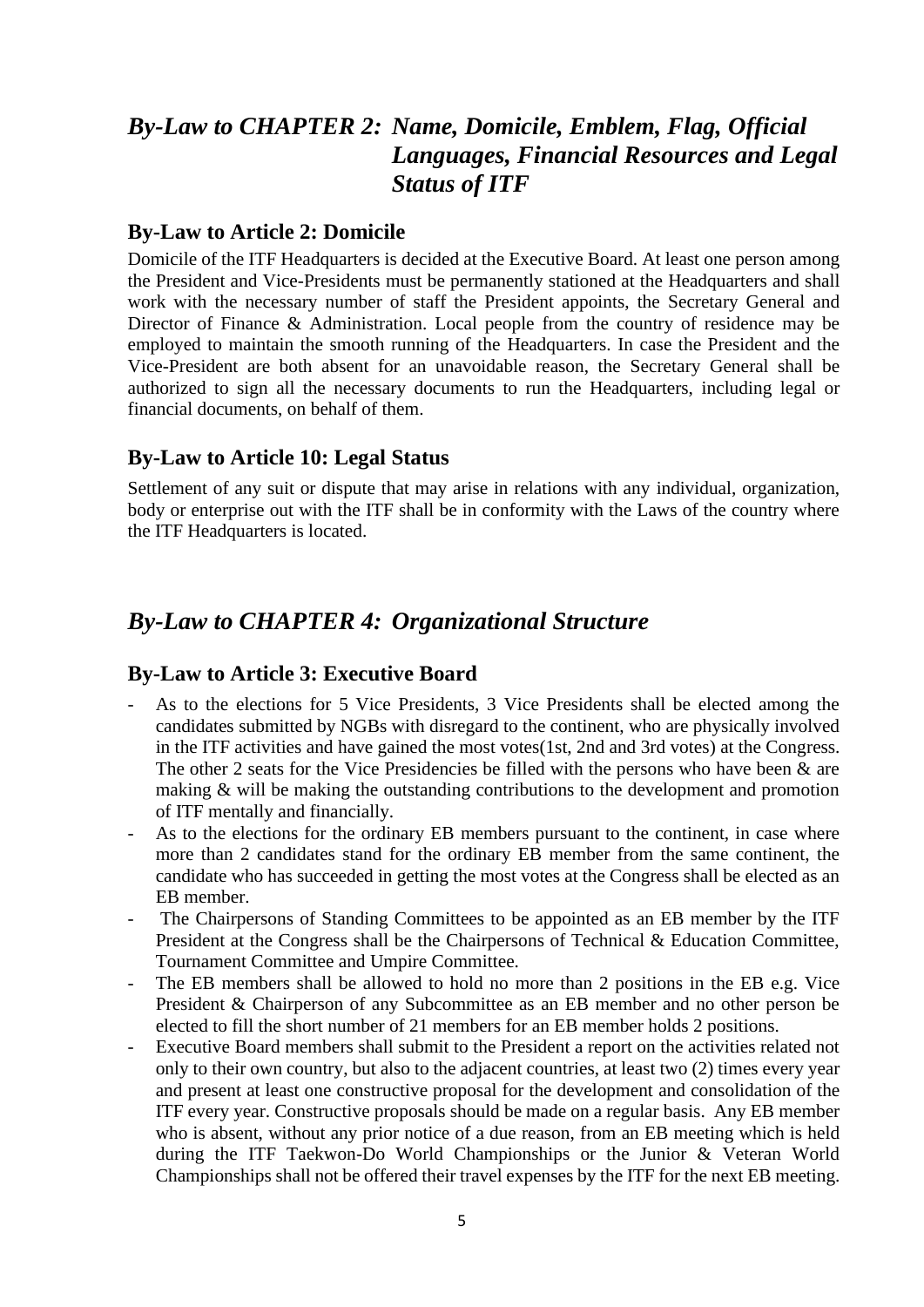In case an EB member is absent from three (3) EB meetings in succession, he or she shall be automatically disqualified from EB membership.

### **By-Law to Article 4: President and Honorary Life President**

May designate his or her entrusted representatives for certain tasks or missions. The President shall only be required to inform the Executive Board, in writing, of such designations. May nominate the Spokesperson for the Federation.

The Executive Board must approve the Spokesperson. The Executive Board shall inform the Congress of the nomination.

The Spokesperson shall wholly and exclusively represent the Federation, and subject to prior approvals, in writing, of the President and the Executive Board having been obtained, the Spokesperson may make such announcements, expression of opinions and policies on particular issues, confirmation of the Federation's position and answers to questions. The Spokesperson's announcements represent the official position, viewpoint, comments, analysis and explanation of the Federation. May appoint his or her special assistant following consultation with the Executive Board.

### **By-Law to Article 6: Senior Vice-President and Vice-Presidents**

They can be authorized by the President to represent the Federation.

### **By-Law to Article 7: Secretary General of ITF Headquarters**

The Secretary General, in cooperation with Director of Finance & Administration, shall provide the EB members with bed and board during the EB meeting, Congress, Championships and other functions. The Secretary General shall represent the Federation in relation with the other organizations and bodies.

### **By-Law to Article 8: Director of Finance & Administration**

Collects and keeps an account of all obligatory fees such as membership fees to be paid by member organizations and individuals, as decided by the Congress. Failure to pay such fees within the appointed time will result in the disqualification of the organization or individual for the right to speak or vote at the Congress.

- In case a member of the Federation is required to travel for a certain task, his or her travel expenses, board and lodging shall be borne by the Federation.
- The Director of Finance and Administration is obliged to make necessary payments.

### *By-Law to CHAPTER 5*: *Committees of the ITF*

#### **By-Law to Article 1: Powers and Functions of Committees**

The Standing Committees have the power to make decisions within their respective fields. However, the Chairmen of the Standing Committees are required to have the decisions approved by the EB and should implement them and be responsible for the development of these decisions and presentation before the President and the EB. They shall work under the supervision and approval of the ITF Headquarters which includes sending regularly a work report to the ITF Headquarters, etc.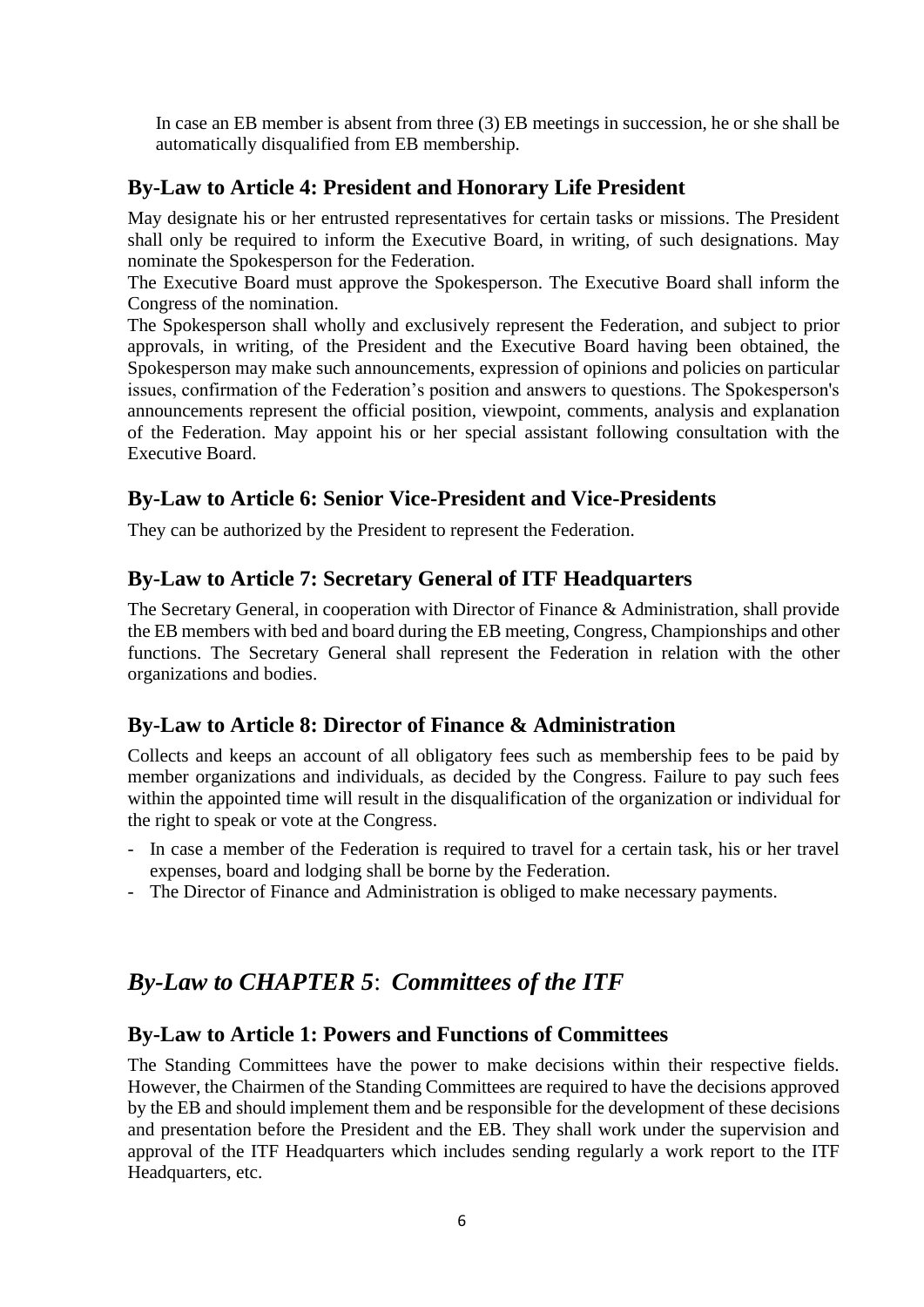### **By-Law to Article 2.1: The Technical & Education Committee**

- Shall protect and maintain the authenticity of the original Taekwon-Do techniques and theory as created and completed by the Founder Choi Hong Hi and ensure that no pseudo Taekwon-Do techniques and theory misusing the Founder's name may be allowed to corrupt or adulterate the original ones.
- Shall constantly defend, succeed and further develop Taekwon-Do techniques, theory, principles of the teaching method and its original properties studied and developed by the Founder.
- Shall put great emphasis on spiritual education in Dojangs affiliated to the National Associations and supervise and collaborate in teaching students based on the scientific teaching method of original Taekwon-Do.
- Shall draw up curricula of Technical Courses and International Instructor's Courses and supervise and control the course conductors, appointed by the Federation, so that they should following the curricula. Particularly, in the case of International Courses, it shall conduct training and refreshment education of the International Instructors and carry out a strict qualification examination on them.
- Shall be in charge of disseminating up-to-date Taekwon-Do techniques and theories, innovative training methods and equipment in various ways and means, such as through the Website of the Federation.

#### **By-Law to Article 2.2: The Tournament Committee**

- Shall exercise overall guidance and supervision over the preparation, organization and progress of the World Championships, Continental Championships and any other international tournaments sanctioned by the Federation and shall make sure that all the competitions proceed in conformity with the Tournament Rules and Regulations.
- Shall make out the Championship Guidelines and engage a ceaseless study on the current Tournament Rules and Regulations under the close contact with the Technical & Education Committee in order to further develop them and submit drafts of amendments and revisions to the EB and Congress.
- Shall receive summing-up and financial reports of any International Tournament within 90 days after conclusion of it and, on the basis of detailed study on it, submit a report, including any opinions, of the Tournament to the EB and Congress.

#### **By-Law to Article 2.3: The Umpire Committee**

- Shall further develop the Umpire Rules, under the close contact with the Tournament Committee, based on the previous results and experience, and submit the drafted Rules to the EB and Congress.
- Shall draw up an Umpire Course Schedule and, in cooperation with the Technical & Education Committee, conduct a training & refreshment course mainly for all the Dan (Degree) holders who are qualified to umpire level with the main focus on the umpires who should referee in the World Championships, Continental Championships and any other international tournaments before the start of the tournament in question.
- Shall make sure that the umpires enhance a sense of responsibility and role to make fair judgments and shall have a strict post-tournament review so that any mistakes will never be repeated.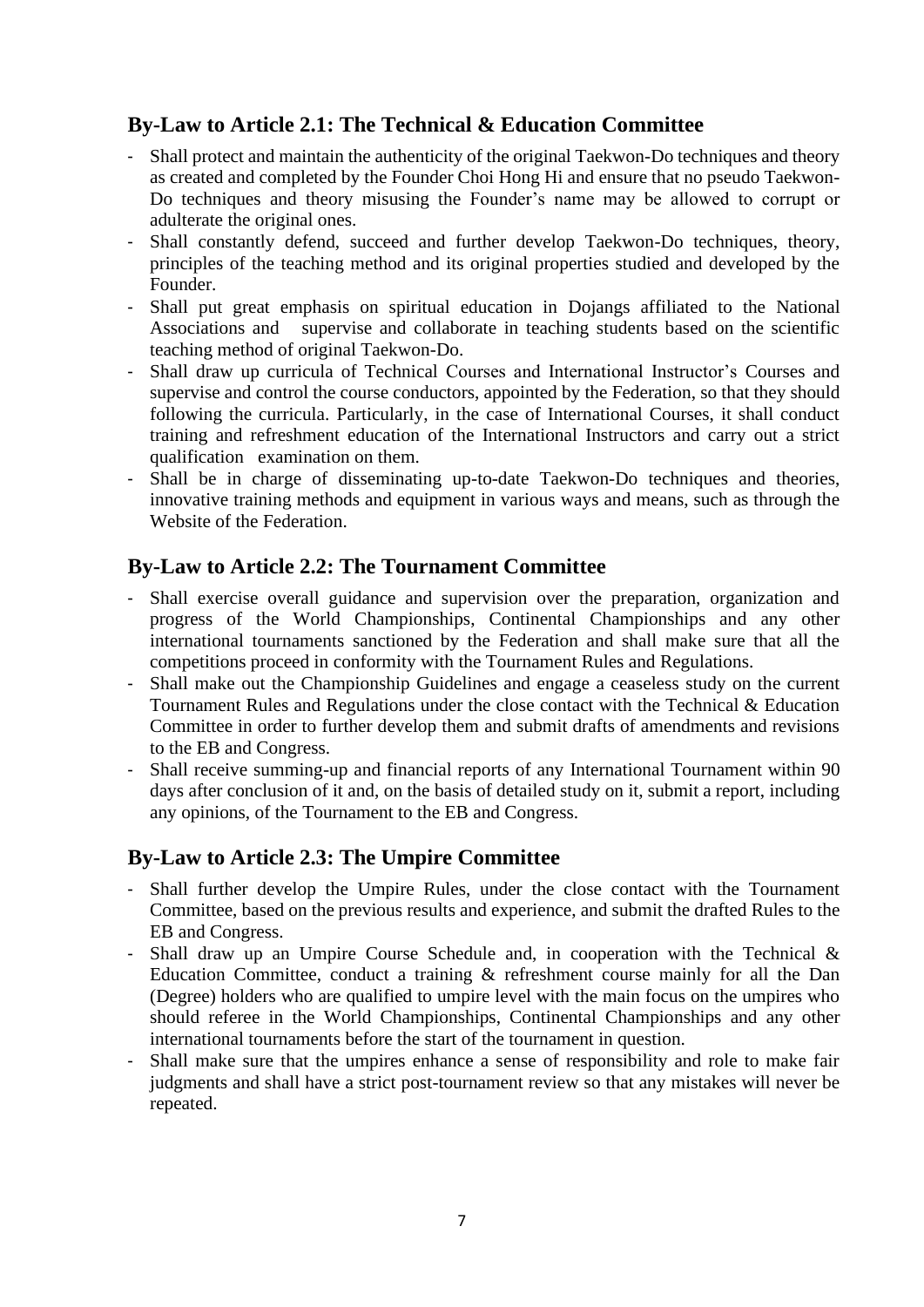### **By-Law to Article 2.4: The Junior & Veteran Committee**

- Shall protect the interests of the junior & veteran members of the Federation, provide the junior with a mode of life based on healthy and sound moral living and look into ways and measures to enhance the role and activities of the veteran in the work of the Federation.
- Shall promote the concept of "Model Families" in which all the family members practice Taekwon-Do and, shall strive to raise the public profile of Taekwon-Do by introducing and promoting positive examples displayed by young people who practice Taekwon-Do.
- Shall constantly develop the Junior and Veteran Tournament Rules to meet the needs of the junior and veteran practitioners in collaboration with the Technical & Education Committee and submit it to the EB and Congress.
- Shall work, on a regular basis, to expand the Junior- and Veteran membership of the Federation.

#### **By-Law to Article 2.5: The Women's Committee**

- Shall protect the interests of the women's membership in the Federation and look into ways and means to enhance the role and position of women in the Federation.
- Shall look into ways to increase the women's membership in the Federation, as well as women participation in the activities of the Federation, for example, tournaments, seminar, courses, etc.
- Shall ensure that the ratio of women in the leadership of the ITF, continental federations and National Associations is increased.
- Shall propose initiatives for special protection of women in the training and competition and realize such initiatives.

### **By-Law to Article 2.6: The Promotion & Commendation Committee**

- Shall consist of 5 members. Of the 5 members, 2 should be 9<sup>th</sup> *Dan* (Degree) holders and the other 3 shall be 8th *Dan* (Degree) holders.
- Shall review all applications for promotions of 4th *Dan* (Degree) Black Belt and above. It must ensure that the applicant should meet all the terms and conditions of the Federation for *Dan* (Degree) promotion tests and promotion criteria.
- Shall, if necessary, recommend to the ITF President a representative to be sent to a certain country or region to conduct *Dan* (Degree) tests for 4<sup>th</sup>, 5<sup>th</sup> and 6<sup>th</sup> *Dan* (Degree) promotions.
- Shall study and screen the back ground, life records, contributions and reputations of all candidates for  $7<sup>th</sup>$ ,  $8<sup>th</sup>$  and  $9<sup>th</sup>$  *Dan* (Degree) Black Belt promotions, and advise the ITF President and the Executive Board on its findings and recommendations.
- Shall study and make recommendations to the ITF Executive Board through the ITF Headquarters on members deserving the award of the "ITF Order", "Outstanding Instructor Medal", "Letter of Commendation" and "Letter of Appreciation".
- Shall study and make recommendations on Grand Masters who deserve annual pensions from the "Grand Masters Pension Fund".
- Shall recommend to the ITF Executive Board the candidates among Grand Masters who deserve the title of Senior Grand Master.

#### **By-Law to Article 2.7: The Public Relations Committee**

- Shall cooperate with the ITF Headquarters and the Secretary General in operating the Federation's website and publishing the "ITF Newsletter" and, through these kinds of means, give a wide range of publicity to the positive news and events of the Federation and its members.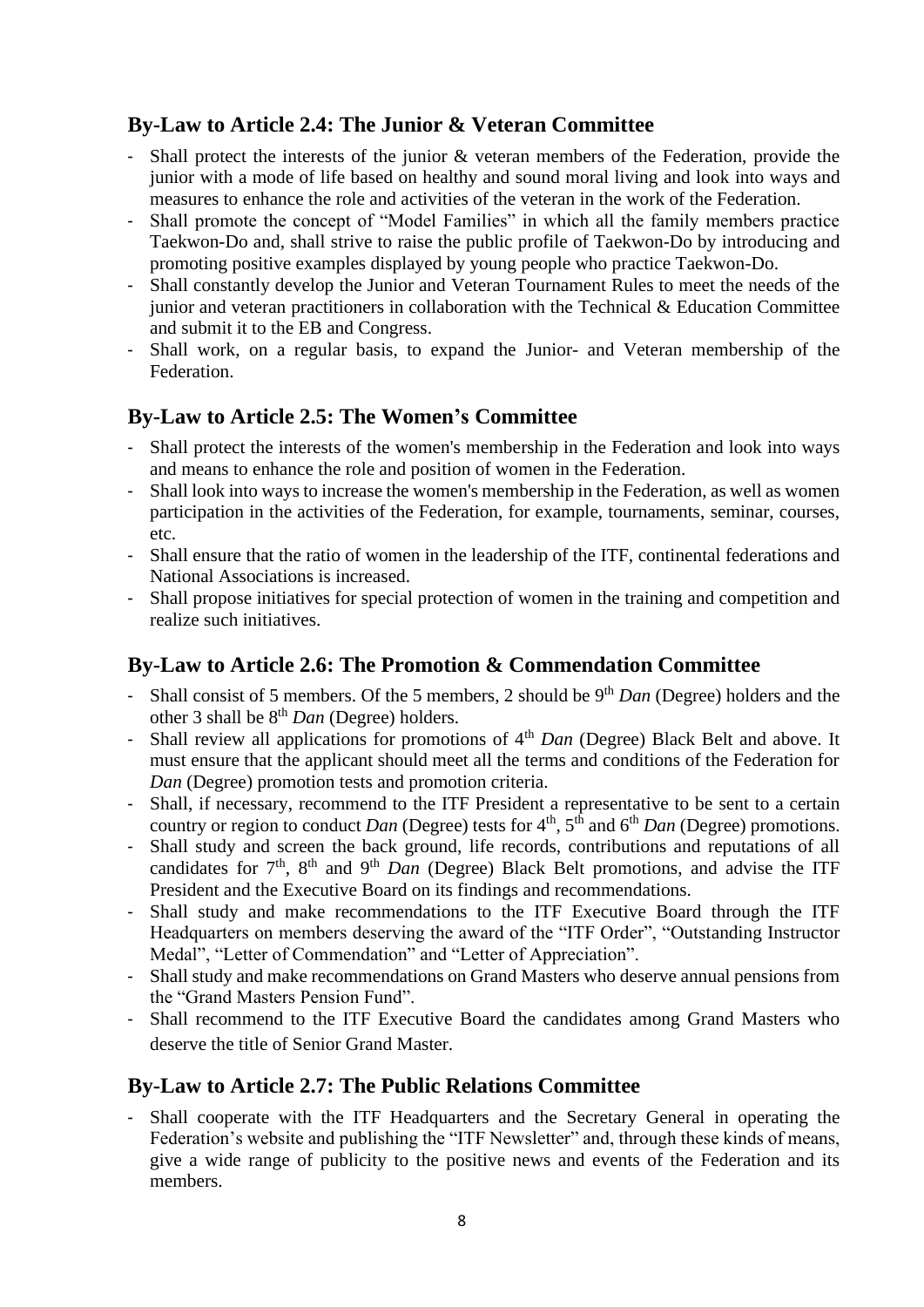- Shall be responsible for promoting the Federation and Taekwon-Do, working closely with the Mass media.
- Shall provide correct information and knowledge materials, with the approval of the ITF President, the ITF Spokesperson and the Executive Board, to the news media, international organizations and governments.

### **By-Law to Article 2.8: The Statute & Ethic Committee**

- Shall revise and supplement all the legal regulations, including the Constitution, By-Laws and Appendices, in conformity with the requirement of developing times, protect the Constitution, Rules and Regulations and see that they are properly followed by the members of the Federation.
- Shall deliberate on the violations of the Constitution and By-Laws of the Federation by member individuals, National Associations or organizations that have caused loss and damage to the Federation such as by defaming its honor, reputation and prestige or laying obstacles to its activities and decide within its power to inflict punishment, excluding the suspension of right and expulsion, on them and forward such cases to the President. The Executive Board shall give a final decision on the punishment.
- Shall investigate all instances of infringement upon the Constitution or various rules and regulations of the Standing Committees by individual members or organizations. At the conclusion of the hearing, if the individual member or organization is found guilty, then the Committee shall follow the above-mentioned procedures.
- With respect to any warnings given to individual members or National Associations, the decision of the EB, which shall be based on the decision of the Committee, shall be final.
- Prior to inflicting punishment such as suspension of rights or expulsion, the Committee shall propose the same in writing to the President who shall discuss it with the Executive Board. The final decision on the punishment shall be made at the Congress.
- Any events, including any dispute between National Associations or member individuals, which are outside the power of the Committee to settle, or any case that has been filed to the Court of Arbitration formed inside the Federation, shall be settled through an arbitration.

### **By-Law to Article 2.9: The Medical Committee**

- Shall be composed of professional experts with relevant university degrees and/or proven work experience in the related fields (pharmaceuticals, biotechnology, healthcare administration, medical law). Competent experts from outside of Taekwon-Do may also be nominated as members of the Committee.
- Shall provide medical expertise and give recommendations on any matter regarding health and any other medical aspects in ITF.
- Shall develop the medical, sanitary and control rules and submit proposals for legislation to the ITF EB.
- Shall give recommendations on any matter regarding conditions of health in the practice of any of the ITF Taekwon-Do disciplines.
- Shall study and improve the medical environmental conditions during the tournaments organized by the Federation, such as the World Championships.
- Shall help the organizers of the events to ensure the obedience to regulations concerning the appropriate medical controls.
- Shall be able to assess the levels and availability of appropriate medical care provided to athletes and Officials at any events and venues in ITF Taekwon-Do.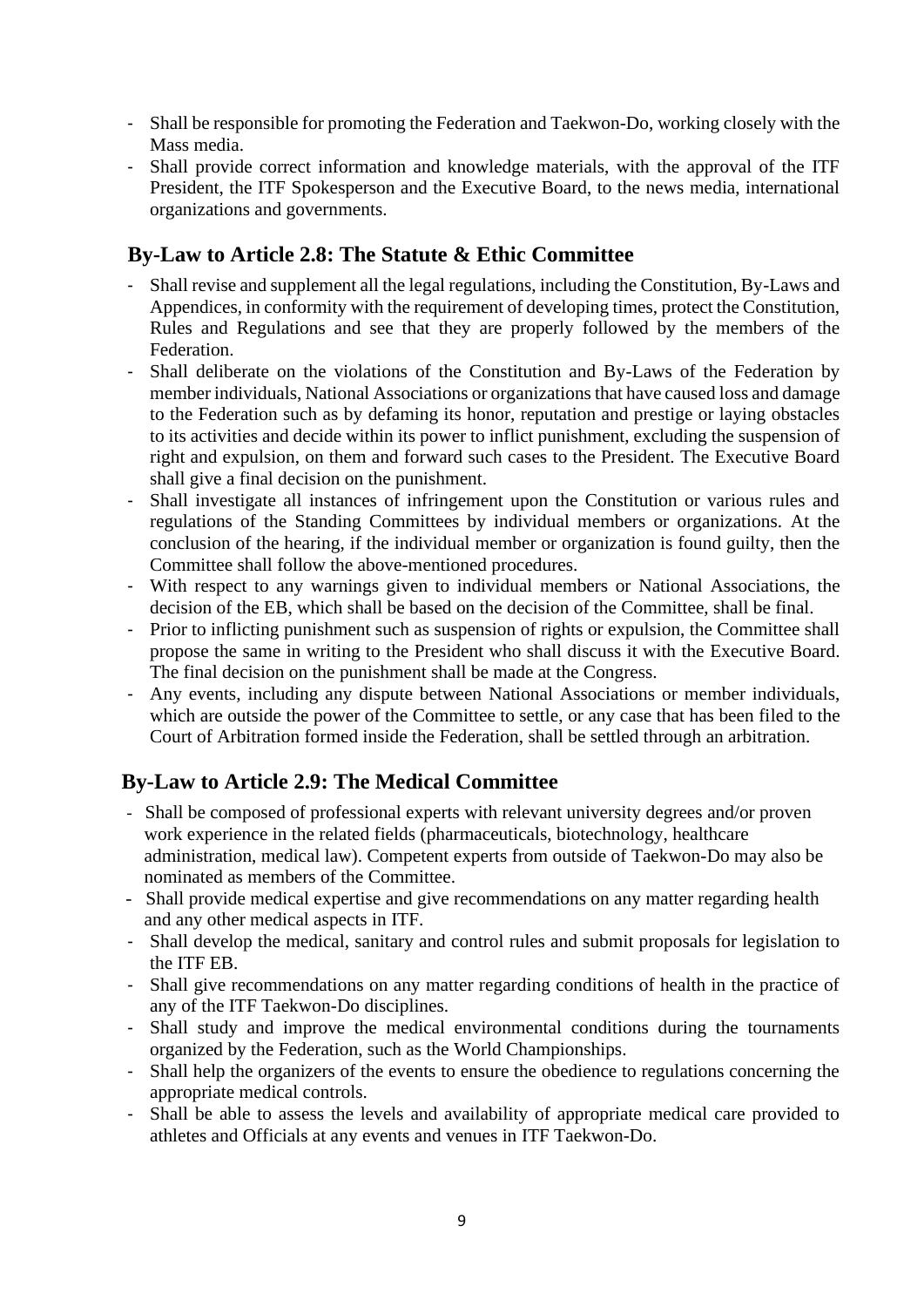- Shall assure the highest quality of sports medicine knowledge and technical skills for the entire sports medicine team (professionals, coaches, scientists, and administrators) through the provision of training, continuing education, and other resources.
- Shall ensure compliance with the ITF Medical Rules in force and if needed, propose the penalty measures to be inflicted on the competitors, officials, team leaders, teams and National Associations in respect of infringement of the ITF Medical Rules to the ITF EB.
- Each NGB/AGB under ITF shall have a Medical Committee as a part of its basic organizational structure. The size and complexity of the Medical Committee may vary considerably, depending upon the size of the member NGB/AGB, the number of athletes served, and the geographic territory to be covered. However, the basic responsibilities of the Committee should be similar.

### **By-Law to Article 2.10: The Anti-Doping Committee**

The Anti-Doping Committee is an advisory body that has been established to oversee and advise on all anti-doping aspects related to ITF Taekwon-Do. It shall be composed of professionals and experts who are qualified in the related fields (including Law, Doping Control, Quality Assurance, Auditing, Data Protection, Education). Competent persons from outside of ITF Taekwon-Do may also be nominated as members of the Committee.

The duties of the Anti-Doping Committee fall into the broad areas of:

- Planning and implementing anti-doping practices in line with the World Anti-Doping Code and International Standards. Establishing, updating and approving ITF policies, guidelines and procedures with respect to the fight against doping, including anti-doping rule violation management and compliance with internationally accepted regulations, including the World Anti-Doping Code and the International Standard for the Protection of Privacy and Personal Information (ISPPI).
- Devising an anti-doping testing strategy for ITF Taekwon-Do

Key areas of responsibility include:

- Overseeing development of ITF Testing Pool, Test Distribution Planning, collation of Athlete Whereabouts and other aspects related to the implementation of the ITF Anti-Doping program;
- Developing education program for all athletes and for the entire team (professionals, coaches, and administrators) through the provision of training, continuing education, and other resources;
- Collaborating with WADA, IOC, National Anti-Doping Organisations (NADOs) and ITF national members to deliver a uniform Anti-Doping Program for the ITF athletes;
- Assisting the organisers of the ITF events to ensure the obedience to regulations concerning the appropriate Anti-Doping controls;
- Ensuring compliance with the ITF Anti-Doping Rules in force and if needed, proposing the penalty measures to be inflicted on the competitors, officials, team leaders, teams and National Associations in respect of infringement of the ITF Anti-Doping Rules to the ITF EB in consultation with the Medical Committee where required;
- Ensuring each NGB/AGB under ITF shall have an Anti-Doping Committee as a part of its basic organisational structure. The size and complexity of the Anti-Doping Committee may vary considerably, depending upon the size of the member NGB/AGB, the number of athletes served, and the geographic territory to be covered. However, the basic responsibilities of the Committee should be similar.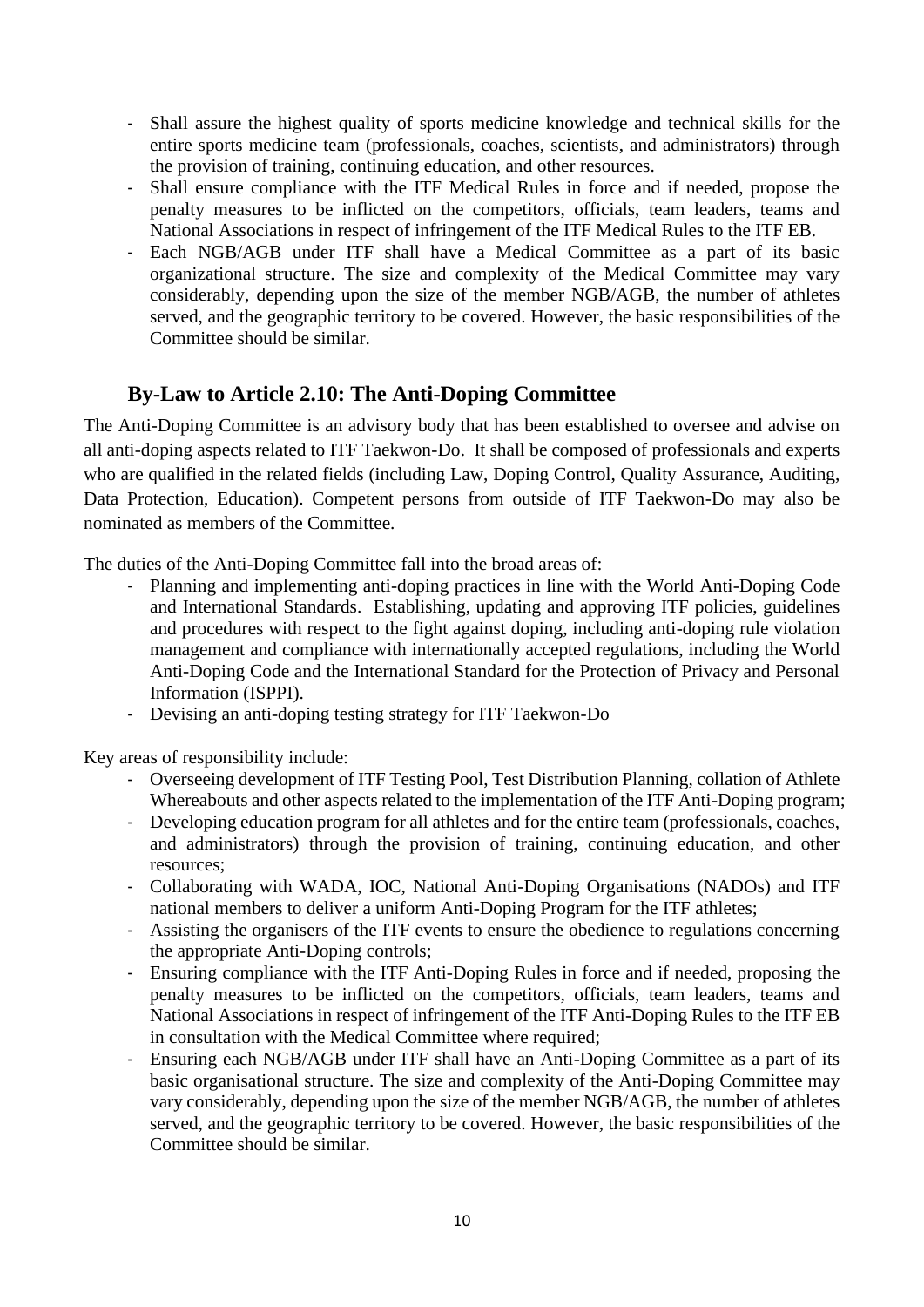### **By-Law to Article 2.11: The Finance & Marketing Committee**

- Shall establish financial policies of the Federation and carry them out as required by the principles, the Legacy & Philosophy of original Taekwon-Do and ITF.
- Shall keep in close contact with the Director of finance & administration, and cooperate with him and have a concrete knowledge of all the financial activities of the Federation and make consultation to render advice for the financial activities.
- Shall represent the Federation under a prior consent of the President in case of a dispute or negotiations for financial matters with a 3rd party.
- Shall search for ways and means to increase the financial income of the Federation through various channels including the dividing of profits made from the advertisement and TV broadcasting rights, etc.
- Shall protect and maintain the Federation's intellectual rights and copyrights.

### **By-Law to Article 2.12: The Pro-League Committee**

- Shall draw up the tournament rules which should be distinguished from the rules applied to the regular tournaments organized by the Federation.
- Shall be responsible for all the issues related to the tournament including the selection of competitors and umpiring.
- Shall look for sponsors who are interested in the tournament and conclude a technical contract with them for the successful organization of the tournament. The contract should have a prior consent of the President and the EB.
- As for a contract related to the financial income of the Federation including the advertisement and TV rights, the Finance & Marketing Committee shall sign the contract according to the procedures set by the Federation.

### **By-Law to Article 2.13: The Athletes Committee**

- Shall promote the friendship and solidarity among athletes who are practicing the original Taekwon-Do and protect their interests within the Federation.
- Shall encourage athletes to positively involve themselves in defending the techniques of the original Taekwon-Do and bettering them scientifically and logically by augmenting their enterprising spirits and creative initiative in accordance with their special features.
- Shall promote the social services through Taekwon-Do among athletes and, if possible, create favorable conditions to make Taekwon-Do a subject of athletes by consistently running competitions, seminars and courses at as many colleges as possible.
- Shall encourage Athletes to support the promotion of the original Taekwon-Do, to have a clear understanding of its superiority, and to positively influence all athletes to cherish Taekwon-Do, and to continue their Taekwon-Do activities.

### *By-Law to CHAPTER 6: National Associations of the ITF*

#### **By-Law to Article 6: Emblem and Badge of National Association**

- The property and ownership of the emblem and badge of a National Association shall be vested in the ITF, and thus the National Association alone can transfer its use to any individual, organization or group.
- The National Association shall be duty-bound to take care of, supervise and control the entire intellectual, cultural as well as material property owned by the ITF within its domain.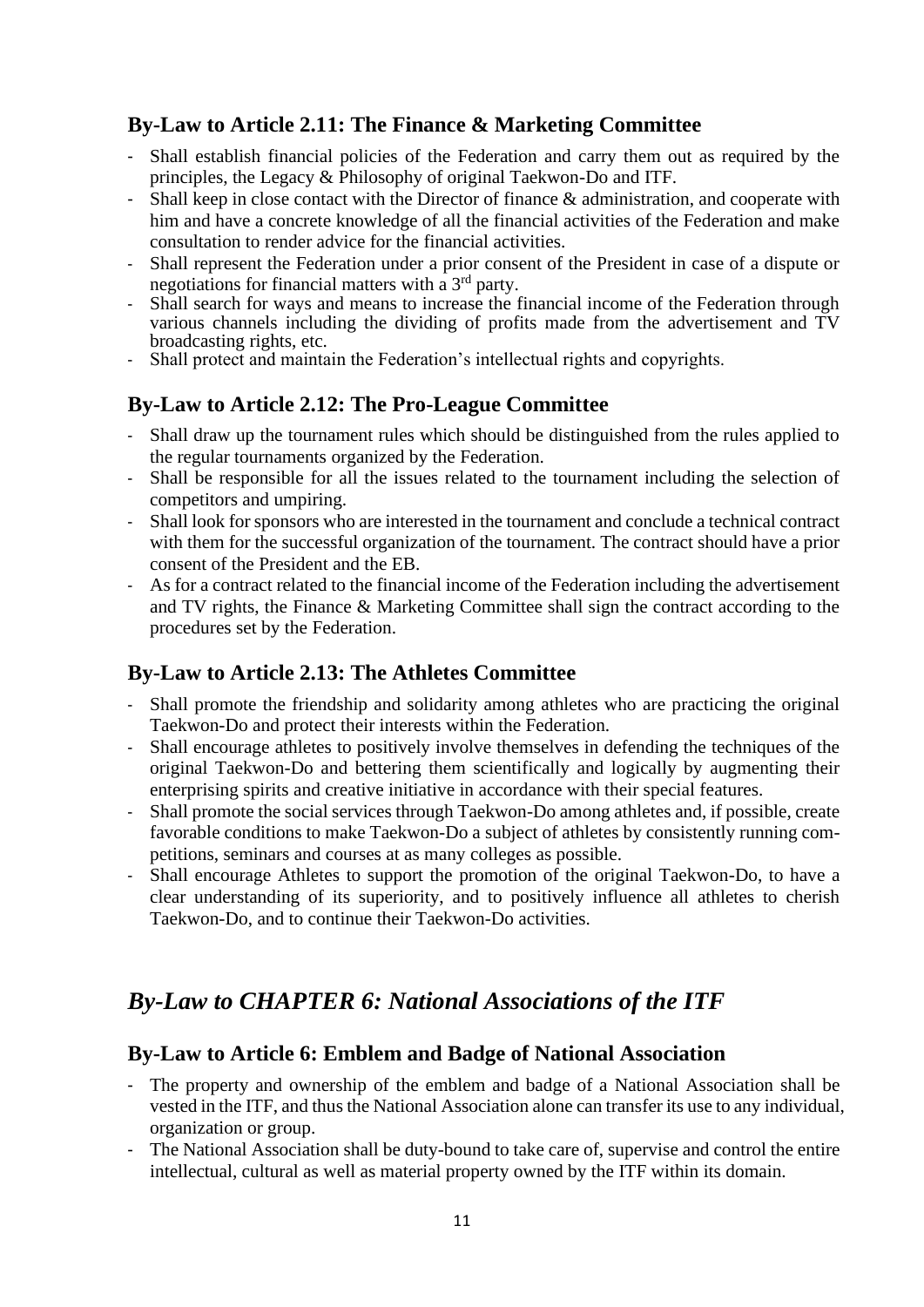#### **By-Law to Article 8: The Mission of a National Association**

- In case a National Association is obliged, by force of circumstances, to participate in events including international tournaments that are not sanctioned by the ITF, the National Association must explain the reasons to the ITF Headquarters in writing and the purpose of its intended participation. The National Association should obtain written consent from the ITF Headquarters before it can be allowed to participate in such events.
- Every National Association shall set up its own Website for the purpose of actively and positively promoting Taekwon-Do and its activities.

### *By-Law to CHAPTER 7: Continental Federations*

#### **By-Law to Article 4: Composition and Structure of the Continental Federations**

- The ITF is currently composed of the Asian Taekwon-Do Federation (ATF), Oceania Taekwon-Do Federation (OTF), European ITF Taekwon-Do Federation (EITF), Pan-American Taekwon-Do Council (PTC) and Taekwon-Do Federation of Africa (TFA).
- Considering the geographical features of Oceania and the number of countries affiliated, the OTF shall co-organize the tournaments, such as the Continental Championships, with the ATF, until it can organize them on its own. In principle, the continental congresses shall be held separately, however, as the circumstances dictate, they can have a joint congress.
- The TFA can participate in either the Asian or European Taekwon-Do Championships under the approval of the EB, until sufficient number of National Associations will have been affiliated to it.
- According to the decision of the ITF, the Russian Far-Eastern Regional Taekwon-Do Association can participate in various Asian events, including the Championships, organized by the ATF. It shall have a complete voice and voting right as an official member at the ATF Congress.

#### **By-Law to Article 5: Emblem and Badge of the Continental Federations**

- The property and ownership of the Emblem and badge of a Continental Federation should be vested in the ITF, and thus the Continental Federation alone can transfer its use to any individual, organization or group.
- The Continental Federation shall be duty-bound to take care of, supervise and control the entire intellectual, cultural as well as material wealth owned by the ITF within its domain.

#### **By-Law to Article 8: Rights of a Continental Federation**

- Shall not interfere with the internal affairs of its member National Associations. If any Continental Federation interferes with the internal affairs of its member association, then, such matters should be dealt with directly between the National Association concerned and the ITF Headquarters.
- Shall not interfere with promotion tests, applications, and the organizing of seminars and competitions which its member associations organize in their own country. Such activities shall be organized and conducted directly by the concerned National Associations according to the relevant rules of the ITF. The Continental Federation can help to coordinate and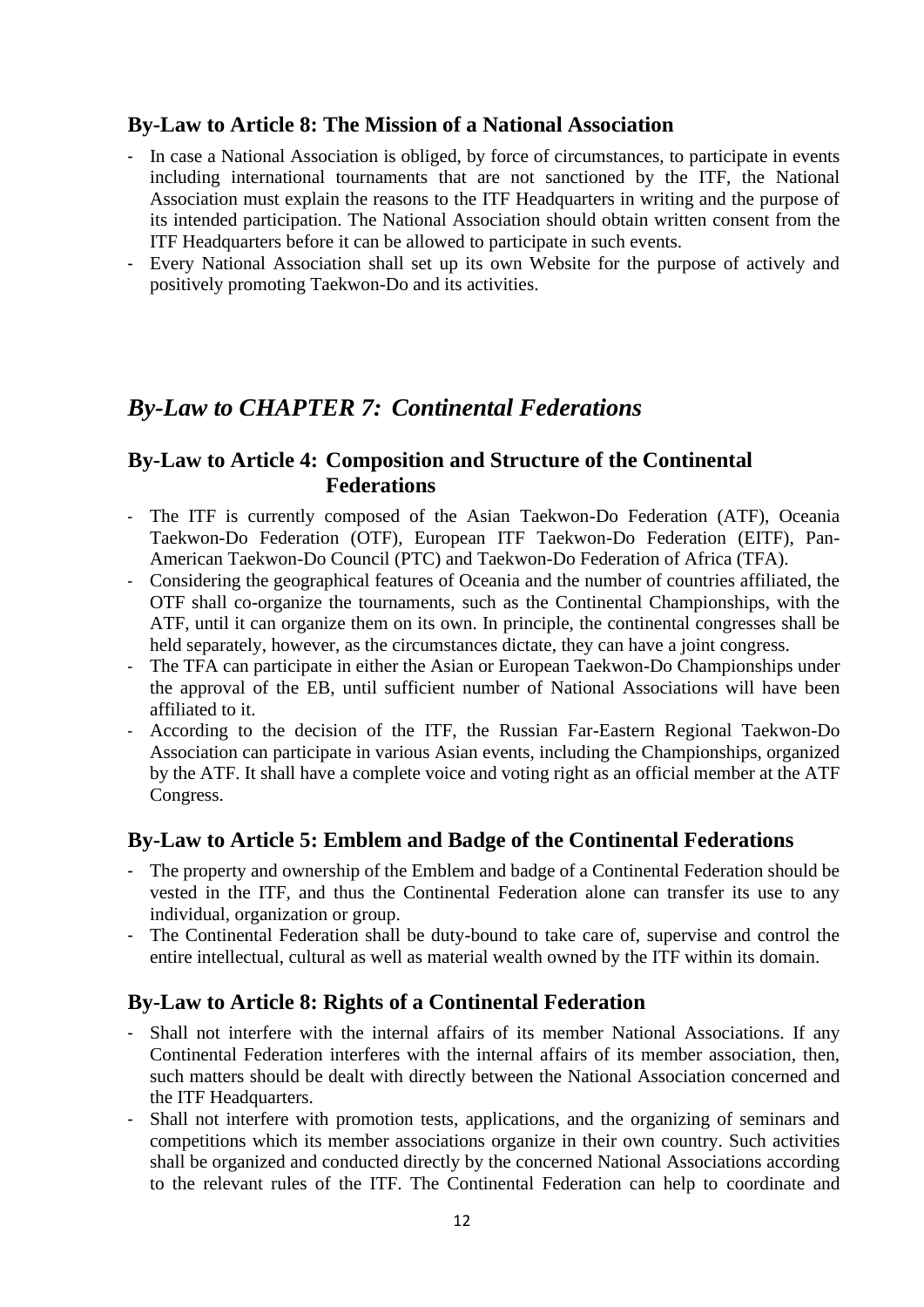organize such activities only when requested by the National Associations concerned through the ITF Executive Board or the ITF Headquarters, or requested directly by the ITF Executive Board or the ITF Headquarters.

- Shall not solicit or pressure its member associations for funds or other material cooperation, except for membership fees, for its maintenance. However, the Federation can collect a fee from its member associations to meet its operation budget, and the amount shall be determined and agreed by all the member associations affiliated to the federation concerned.

### *By-Law to CHAPTER 8: World Championships*

#### **By-Law to Article 6: The Organizing Committee of Championships**

- Shall be composed of the President and Secretary General of the host National Association and one or more representatives of the city authority concerned, nominated by the city authority. If there is a member of the ITF EB or Consultative Council in the host country, he or she shall automatically become a member of the Organizing Committee.
- Shall keep in close contact with the ITF Headquarters and be regularly informed by the Federation about the organization and preparations of the Championships.
- Shall ensure that the Championships be a fair tournament in conformity to the spirit of Martial Arts.
- Shall work in close contact with all the ITF National Associations during the whole period of preparations for the Championship.
- Shall issue invitations and information on the World Championships to all ITF member National Associations at least six (6) months before the start of the Championships.
- It shall send out the application forms at least four (4) months before the start of the Championships. It shall request member countries to provide preliminary applications for participation ninety (90) days before the start of the Championships.
- It shall request participating countries to submit their signed final application forms at least thirty (30) days before the start of the Championships.
- The participation fee in the Championship shall apply only to the competitors and the amount decided at the Executive Board and approved by the Congress shall apply accordingly to the participation fee.
- Shall invite, at the expenses of the host nation, at least 2 times before the Championship, the ITF delegation who will guide and assist in the preparation for the Championship, and will provide them with every convenience and favorable working conditions as well as hotel accommodation during their stay in the respective country.

### **By-Law to Article 7: Invitation to the Championships and the Organizing and Technical Rules of the Championships**

- The Organizing Committee shall send out, under the sanction of the EB, a Letter of Invitation and Tournament Guidelines to the entire ITF member National Associations six (6) months before the start of the Championship by mail or e-mail.
- In the Letter of Invitation and the tournament guidelines should be included such information as the date and venue of the Championship, qualifications for participation, number of participants, financial conditions, visa procedures and methods, Customs requirements,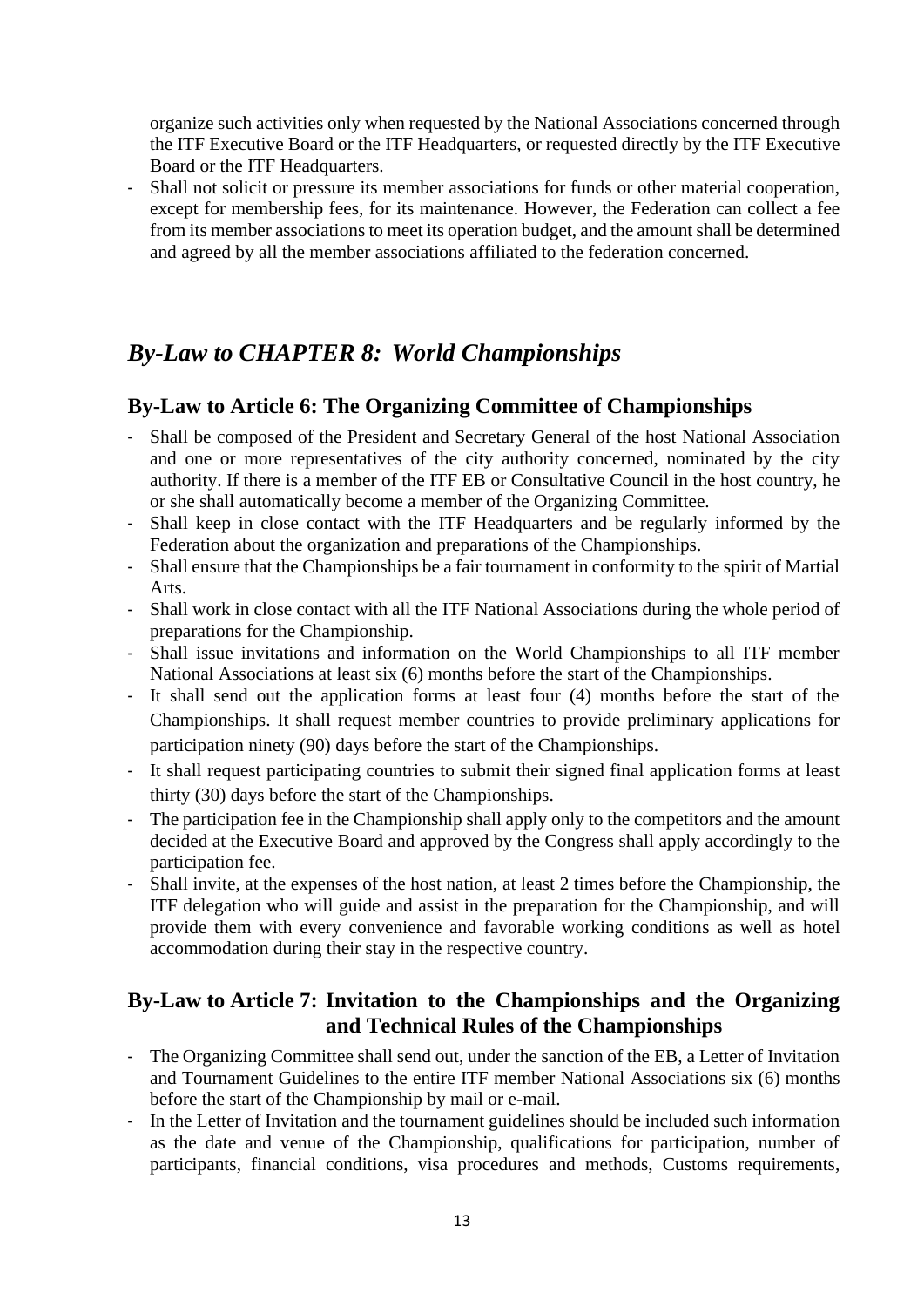anticipated climatic conditions, should-be-noted traditions or religious manners, conditions of competition gymnasiums, method of competition, competition uniforms, umpiring, awards and procedures of awarding ceremony and protocol relations, etc.

- The Organizing Committee shall receive a letter of guarantee from the Government for the countries requiring visas and inform the ITF and National Associations of it 6 months before the Championship and notify the National Associations, giving one (1) year notice, of a hotline phone number.
- The Organizing Committee shall cover the return airfares for 5 ITF EB members (4 Economy Class and 1 Business Class for the ITF President) and the Hotel accommodations for all the ITF EB Members, chairpersons of the ITF Standing Committee and one Umpire per country during the Championships.
- The Hotel accommodation fees for the participants must not exceed Euro 80.00 per head per day in the period of the Championships. This includes 3 meals, beds and local transportation from the moment of arrival until departure of the participants within the proposed schedules.
- The Organizing Committee shall deposit US\$ 20,000.00 (twenty thousand) in either the ITF Headquarters or a bank designated by the Federation, 1 (one) year before the Championship for the smooth preparation of it as a guarantee for the successful Championships and provide a VIP room in the stadium as well as the transportation for ITF VIPs and supply the President with a meeting room for discussions with the officials of National Associations at the hotel where the President stays during the Championship.
- The Organizing Committee shall do its best to provide the participants in the Championships with the best possible convenience within its reach, including guides, translators, accommodation and transportation, etc.
- The Organizing Committee shall give priority to the accommodation and convenience of competitors during the Championship and ensure the hotels for competitors are close to the competition site and not far away from the International Airport (i.e. within a distance of 90 km).
- The Organizing Committee, on behalf of the ITF, shall invite individuals designated by the Federation to participate in the Championships and, in particular, all National Associations to send their delegations to participate in the ITF Congress. The delegation to the Congress shall consist of not more than three (3) persons per member National Association.
- The accommodation for the members whose expenses are borne by the host should conform to the host's financial standing as well as meet the requirement of being a neat and clean hotel.
- The Organizing Committee shall, in its invitation letter, state clearly the dates and time and conditions of the accommodation and board for those including umpires, whose accommodation is to be covered by the host.
- The Organizing Committee shall, in the Tournament Guidelines, put a special emphasis on requesting the National Associations to bring with them two (2) national flags in designated size and a CD of their national anthem to the Championships.
- In the overall negotiations for TV broadcasting & advertisement rights and other commercial activities for the Championships, the Organizing Committee shall work closely with the ITF Financial and Marketing Committee. The Organizing Committee shall keep the ITF President, the Executive Board and the Headquarters informed of all levels of the negotiations and shall be advised by them.
- All the commercial activities, including TV rights and advertisement, for the Championships should be subject to the relevant provisions of Chapter 12 of the ITF Constitution and instructions additionally given by the Finance & Marketing Committee.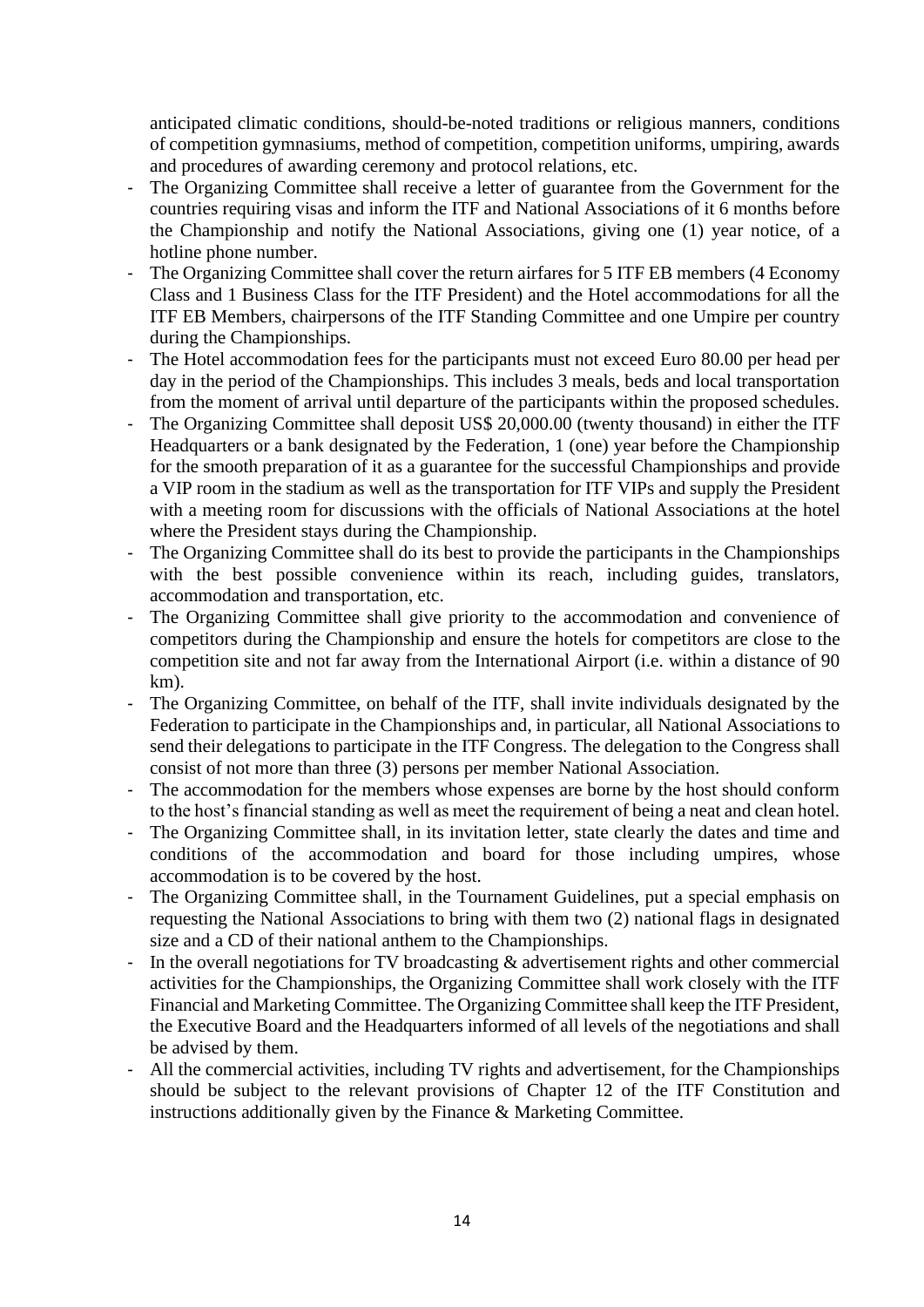### **By-Law to Article 8: Functions and Safety during the Championships**

- The Organizing Committee shall keep in constant contact and render a positive cooperation with the police and other security organizations in guaranteeing the safety of the participants and the audience attending the Championships.
- The Umpire and Tournament rules and regulations of the ITF shall be applied strictly to all its matches of the Championships.
- The Master Plan for the opening and closing ceremonies shall be submitted in detail to the ITF President and the Executive Board for their approval at least three (3) months before the start of the Championships.
- The Organizing Committee shall meet the heads of teams on arrival at the place for registration of participation in the Championship. It shall receive from the heads of teams their national anthems and flags, and will collect participation fees.
- At the opening and closing ceremonies, the teams shall enter the gymnasium in the English alphabetical order with the host nation being the last.
- The name plates of all the National Association teams used at the Championships shall carry only 3 letters of abbreviated form of English name in accordance with the tradition of the Olympic Games.
- The dates written on the invitation to the Championships should clarify the period of stay for the teams: the National Association teams shall arrive at the designated venue one day before the start of the Championship to have lunch there and when it is over, they shall leave the place the following day after breakfast.
- The Organizing Committee shall ensure due treatment for the Masters and Grand Masters in every possible aspect such as the provision of transportation and seating in the competition venue during the Championships.
- The Organizing Committee shall provide the participants with accommodation commensurate to their participation fees.
- Rest and recreation for the participants are permitted and will be in accordance with the budget of the Organizing Committee.
- The Organizing Committee shall announce the results of the competitions every day. It shall publish the results of all the competitions in print and distribute them to the heads of teams. It shall send, within 3 days from the date of completion of the Championships, a full report including the results to the ITF Headquarters by e-mail for the publication on the ITF Website.
- The Opening & Closing Ceremony, organization of matches, umpiring, flag hoisting, awarding ceremony, recreation and etc. shall be carried on subject to the corresponding By-Laws, Appendices and regulations & instructions of the Standing Committees concerned.

### *By-Law to CHAPTER 9: International Courses*

#### **The International Courses organized by the ITF consist of the "Technical Seminar", "International Instructor Course" and "International Umpire Course"**

#### **Technical Seminar**

- The purpose of the Technical Seminar is in uniting, consolidating and further developing the original Taekwon-Do techniques.
- The Technical Seminar shall be conducted for 3 days to the 1<sup>st</sup> and above Dan holders with the fundamental movements, Tul, Matsogi*,* Self-defense and so on as its content.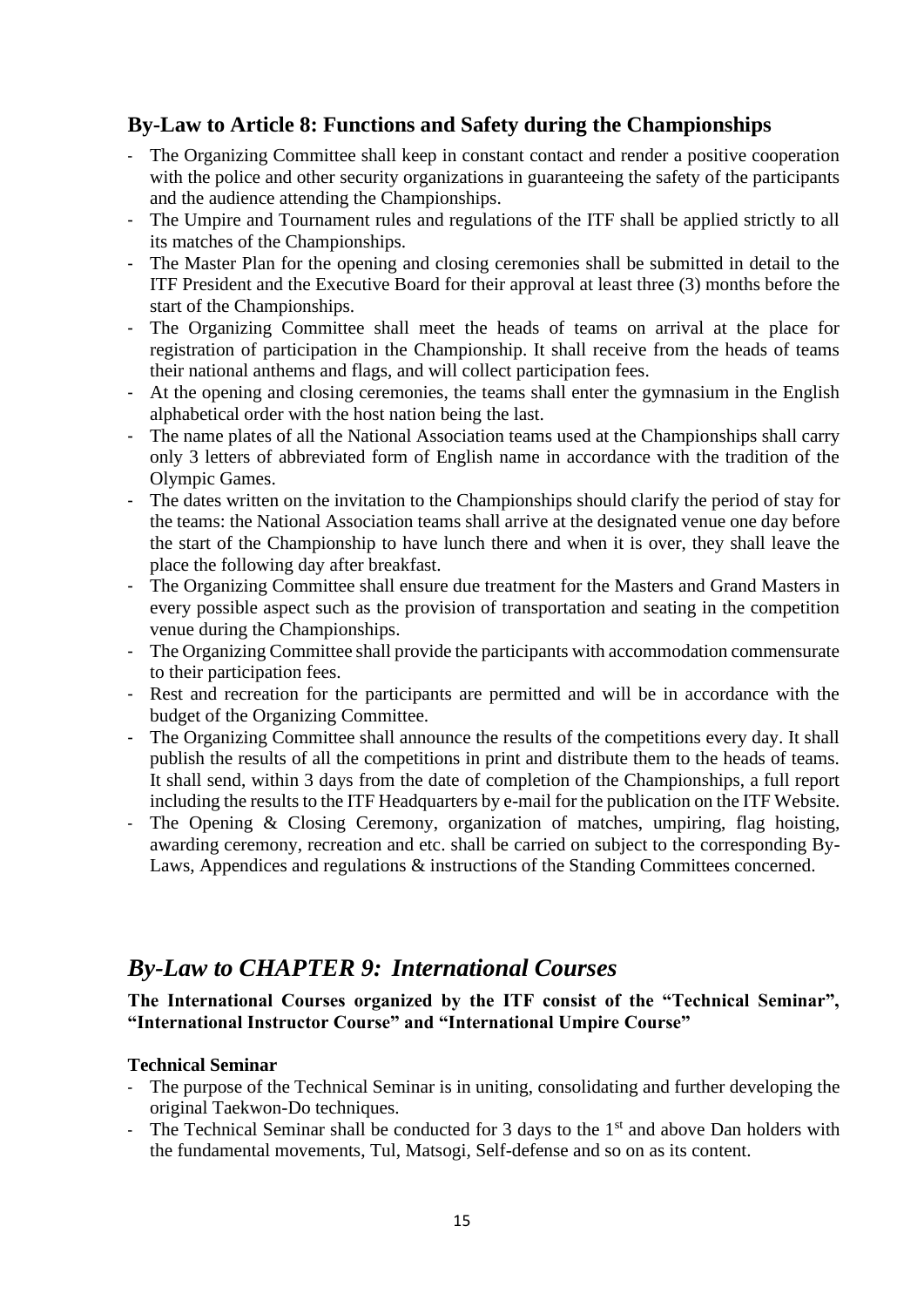- The Technical Seminar shall be held in a country or region sanctioned by the ITF Headquarters every year and after the conclusion of the seminar the Dan promotion test shall be carried out for the applicants for Dan promotion.
- The participants in the Technical Seminar shall be privileged to have their promotional term shortened according to the number of times of their participation.

#### **International Instructor Course**

- International Instructor Course means the international instructor training and international instructor refreshment course on the whole and the purpose of it is to improve the quality of Taekwon-Do education given to the practitioners training in ITF *Dojangs*, by enhancing the International Instructors' teaching quality and competence.
- The International Instructor Course shall be given to the International Instructors and 3<sup>rd</sup> and above *Dan* (Degree) holders who are not International Instructors.
- The International Instructor Course shall be held for 3 days at least and deal mainly with spiritual and moral aspects of Taekwon-Do, such as Tenets, History and Philosophy of Taekwon-Do, theory on Taekwon-Do techniques, making of a teaching and training plan, teaching and examining methods as its main content.
- The International Instructor Course shall be held once a year by the ITF or by Continents. Those for refreshment course can participate in it every 3 (three) years.
- After the course is concluded, the participants who have not been previously qualified as an International Instructor may attend the International Instructor qualification test by the course conductor.
- The  $3<sup>rd</sup> Dan$  holders whose term is enough to be promoted to  $4<sup>th</sup> Dan$  can take the test for  $4<sup>th</sup>$ Dan promotion and International Instructor's qualifications simultaneously.
- If anyone, even though he or she is an International Instructor, fails to participate regularly in the International Instructor Course organized by the ITF he or she shall not be entitled to give his or her education and test in their Dojangs. ITF Headquarters shall not accept the applications for *Dan* Certificates submitted by them.

#### **International Umpire Course**

- The purpose of the International Umpire Course is to educate new competent International Umpires and, at the same time, improve the competency of the International Umpires in conformity with the requirement of the developing realities through the International Umpire Refreshment Course, thus having their ability in a full display at Taekwon-Do Tournaments including the Taekwon-Do World Championships.
- The International Umpire Course shall be given to the International Umpires and the  $4<sup>th</sup>$  Dan and above Dan holders who are not International Umpires.
- The International Umpire Course shall deal mainly with the theories and methods on the techniques of each category in the Tournaments organized by the ITF, Tournament & Umpire Rules, umpiring theory and practice.
- The International Umpire Course shall be held once a year on the occasion of the Taekwon-Do World Championships or may be held on the occasion of the Continental Championship under the approval of the ITF Headquarters.
- After the course is concluded, the participants who have not been qualified as an International Umpire may attend the Umpire qualification test by the course conductor.
- Only the International Umpires who have attended the courses endorsed by the ITF Headquarters and organized by the Tournament & Umpire Committee at official tournaments such as the Taekwon-Do World Championships shall be qualified to umpire at the tournaments concerned.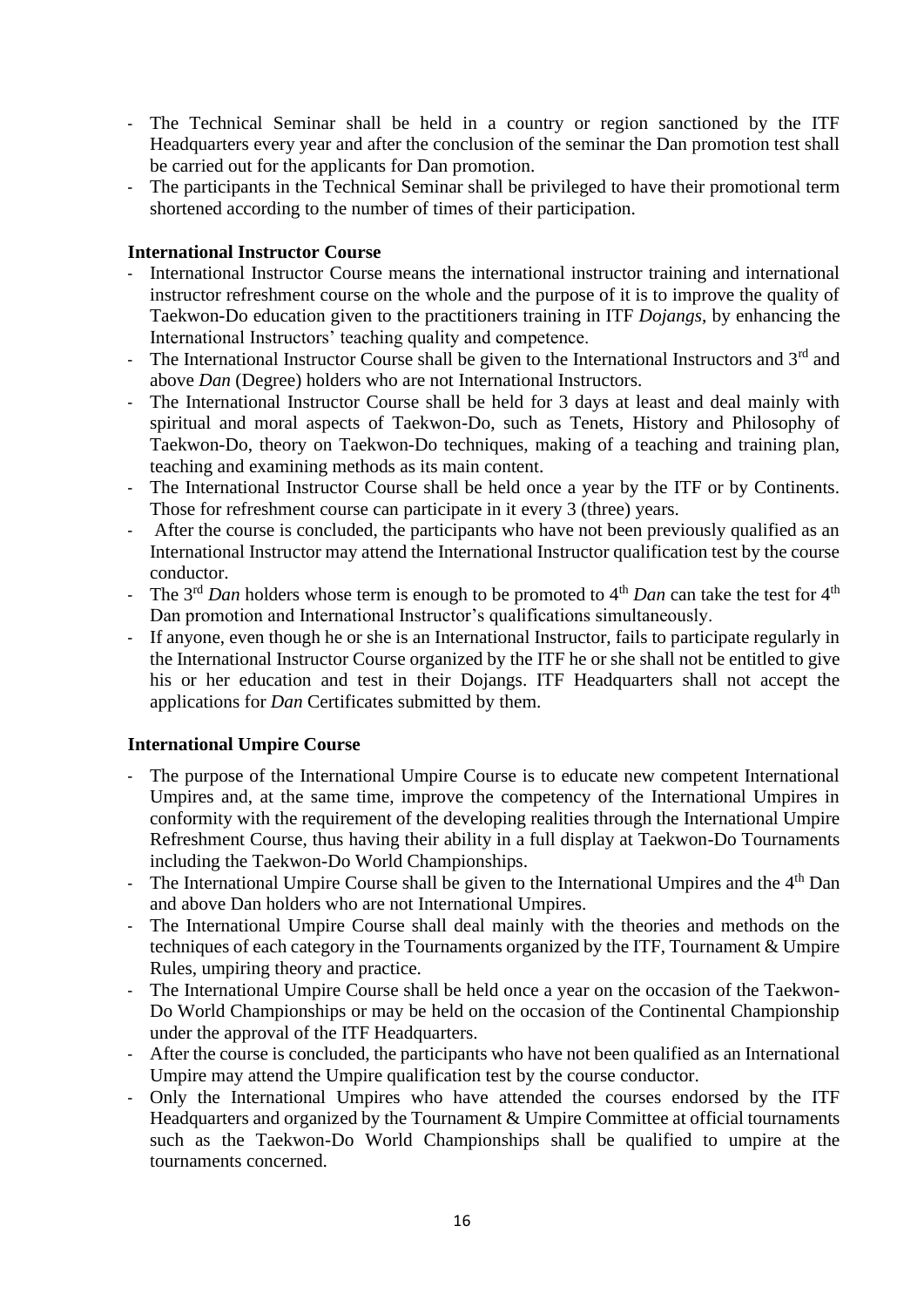- If anyone, even though he or she is an International Umpire, fails to participate regularly in the International Umpire Course organized by the ITF, he or she shall not be entitled to serve as an umpire at any International Taekwon-Do Tournament endorsed by ITF.
- The National Associations and Continental Federations shall submit, in writing, the requests for international courses at national, regional and international levels to the ITF Headquarters by the end of November each year for its endorsement. When they are endorsed, the Federation shall notify them in the ITF Official Letters sometime during January of the following year. Masters (8<sup>th</sup> *Dan*) and Grand Masters (9<sup>th</sup> *Dan*), appointed as an International Course conductor by the Federation, shall conduct the international courses. The conductor should go through a special course for the conductors, organized by the Federation, and he or she shall be instructed by the ITF Headquarters and the committees concerned as regards the course.
- The International Course conductor shall submit his or her Course plan at least 21 (twentyone) days before the commencement of the course and his or her course report together with the application documents for the Certification of Participation in the Course of the participants, in writing, within one week after the course to the ITF Headquarters.
- Any conductor who violates the rules of conduct of the course, set by the Federation, shall be disqualified as a conductor.
- Even though it is not an International Course, if individual Masters or Grand Masters wish to organize a course in the country where they are residing or abroad at the request of another country, it must be approved, in advance, by the Federation based on the agreement with the National Association concerned.

#### **Obligations of the International Course conductors**

- 1. International Course Conductors shall correctly understand the purpose and importance of the courses and fulfill his or her responsibility and duty in conducting them.
- 2. The international Course Conductors shall protect the techniques and theories of the original Taekwon-Do, created and perfected by its founder, and endeavor to unite and constantly improve them on a global scale.
- 3. The International Course Conductor shall put stress on the spiritual aspects of Taekwon-Do in each course and ceaselessly make efforts to improve the quality of the courses based on the theory and techniques of Taekwon-Do and the scientific educational methods developed by the founder of Taekwon-Do.
- 4. The International Course Conductor shall train many new competent International Instructors and umpires through International Instructors Courses and Umpire Courses and make active efforts to maintain and consolidate their quality by means of the re-education.
- 5. The International Course Conductor shall always pay close attention to the education and development of Taekwon-Do in the continent and in the region where he or she is residing, and ensure that every trainee attends the Course.
- 6. The International Course Conductor shall be versed with the techniques and theories of the original Taekwon-Do and always try to improve his or her own quality and teaching skills as conductor.
- 7. The International Course Conductor shall strictly adhere to the rules and regulations set by the ITF on organizing and conducting the Courses.
- 8. The International Course Conductor shall inform the ITF Headquarters and the committees concerned of the materials, experience and creative ideas for the diffusion and development of the original Taekwon-Do in order to generalize them in other Continents, regions and countries.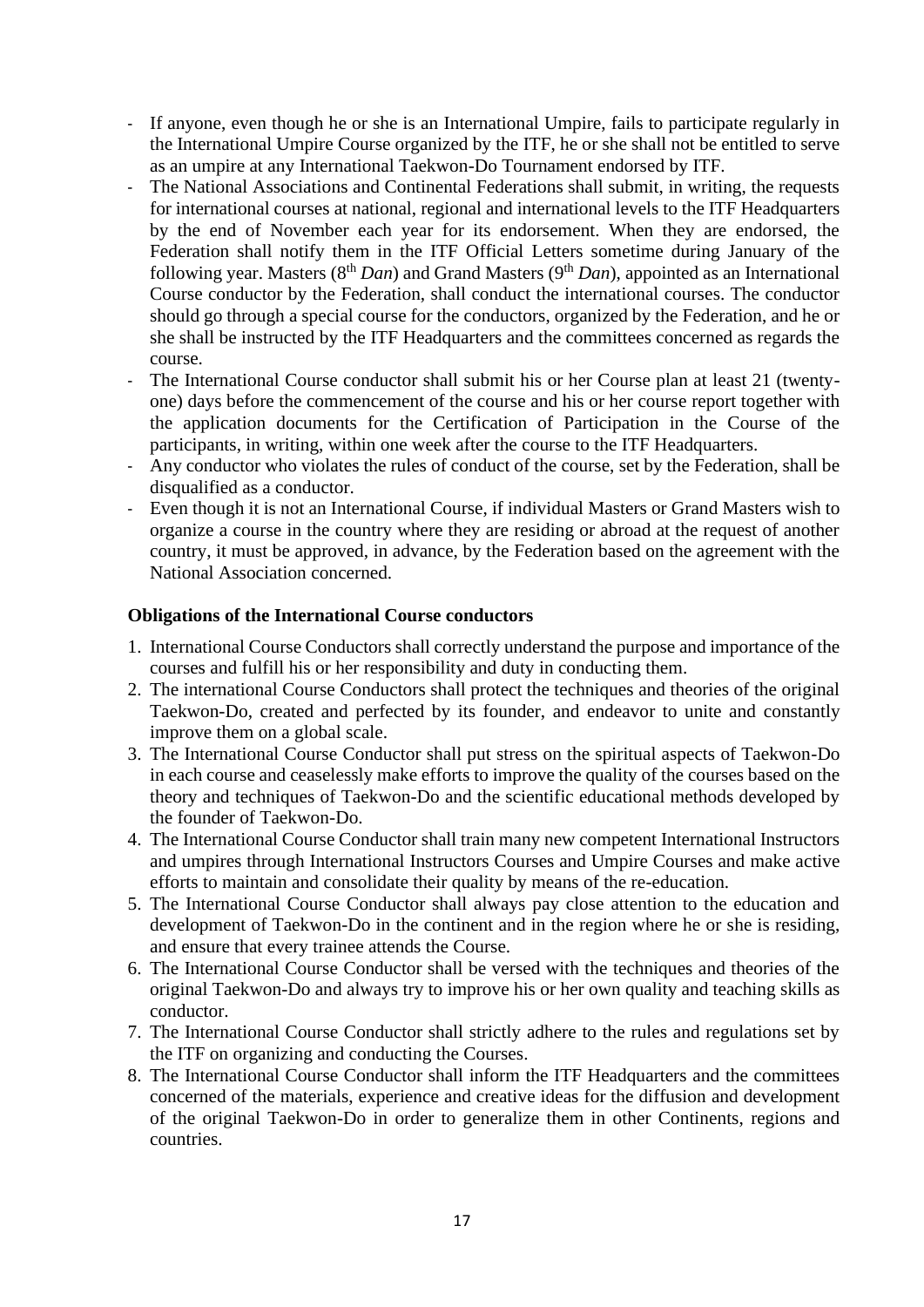#### **Conduct rules of the International Course Conductors**

- 1. The International Course Conductor should correctly classify the name of each course and accordingly organize and conduct the course.
- 2. The International Course Conductor should carry out the courses based on the teaching schedules issued by the ITF and should not amend the contents of or reduce the time of the courses without the permission.
- 3. The international Course Conductor should go through special courses for the conductors organized by the ITF and receive instructions as regards the courses from the ITF Headquarters and the committees concerned.
- 4. The International Course Conductors should carry out each course with focus on the spiritual education while combining theories and practices and applying scientific education methods.
- 5. The Conductor of the International Instructor Course and International Umpire Course should strictly carry out the qualification examination on new International Instructors and Empires after the Courses.
- 6. The International Course Conductor should submit the Course plan at latest 21 days before the commencement of the course and the course report in written form with the list of the course participants within one week after the course to the ITF Headquarters and deposit the course fee.
- 7. The International Course Conductor should only conduct courses in the continents and regions assigned by the ITF to him or her.
- 8. The International Course Conductor should strictly supervise the continents, regions and countries assigned to him or her to ensure that any Masters who are not appointed as course conductors by the ITF do not organize international courses.
- 9. The International Course Conductor who violates the rules of conduct of the courses set by the ITF shall be disqualified as conductor.

| N <sub>o</sub> | Name | Birthday | <b>Sex</b> | Nationality | Dan Cert.<br>Number | <b>ITF Booklet</b><br>Number | Fee<br>(Euro) |
|----------------|------|----------|------------|-------------|---------------------|------------------------------|---------------|
|                |      |          |            |             |                     |                              |               |
|                |      |          |            |             |                     |                              |               |

List of participants:

Photos of the Course (Please send the photos of the Course by E-mail to ITF Headquarters)

#### Name Signature

\*Each International Course Conductor should have to submit his/her course plan to ITF Headquarters for its permission at least 21 days before the course.

\*Each International Course Conductor should present the report of his/her course to ITF Headquarters and transfer the course fee to ITF account within 7 days after the course. If he/she fails to do it, the respective course will be invalid.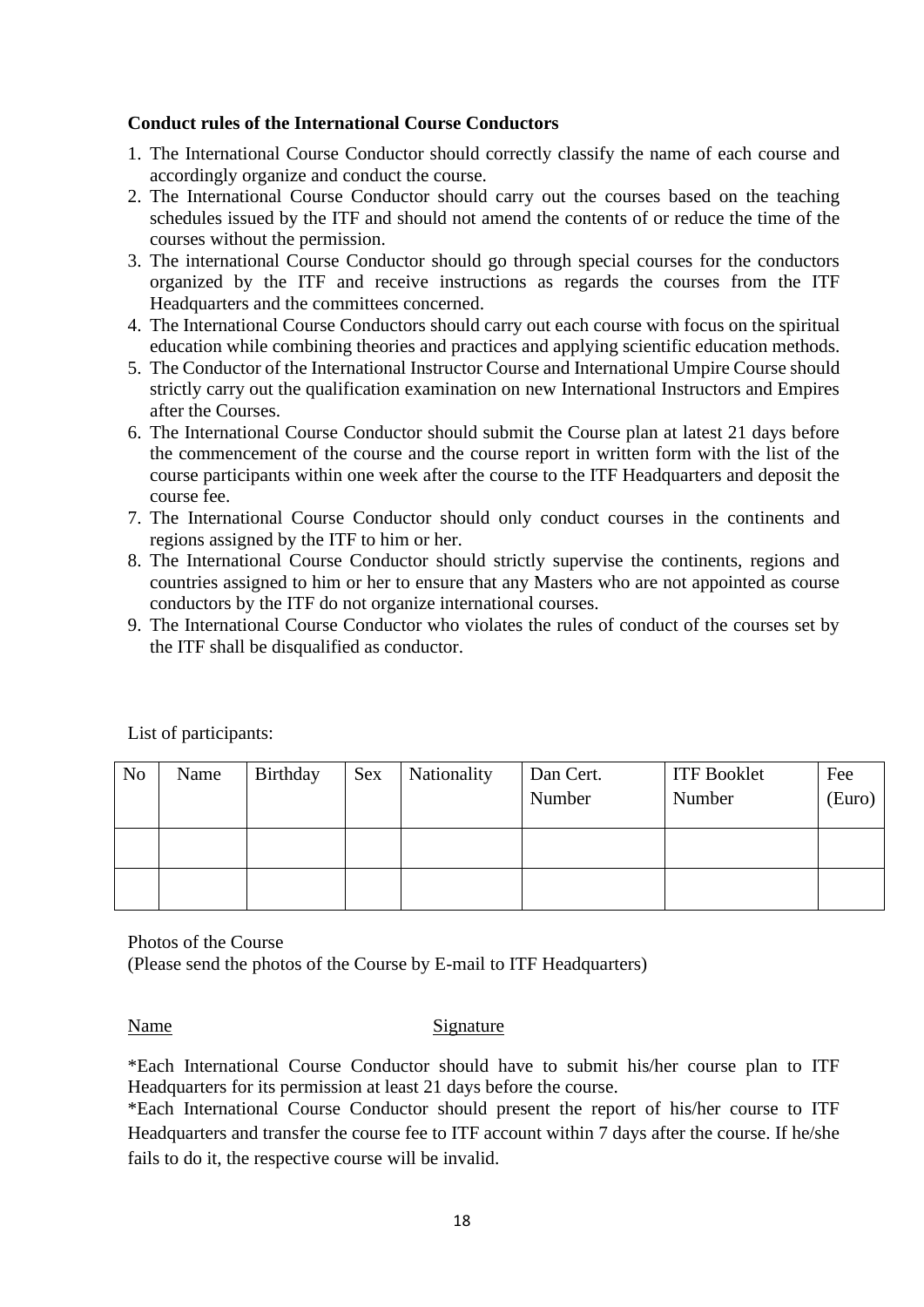### *By-Law to CHAPTER 10: International Instructors*

- **-** Only the International Instructors with the International Instructor Certificate have the right to apply for the recognition plaque to the ITF Headquarters to open a *Dojang* at home and abroad and to teach and test their Taekwon-Do students at the *Dojang* officially registered with the Federation.
- **-** International Instructors are eligible to test their students up to half of their own rank, that is, 4 th - 5 th Dan International Instructor*s* can test the students from 1st *Dan* up to 2nd *Dan*, a 6th *Dan* International Instructors from 1<sup>st</sup> *Dan* up to 3<sup>rd</sup> *Dan*, and Master (7<sup>th</sup> *Dan*) from 1<sup>st</sup> *Dan* up to 4<sup>th</sup> *Dan*, Master (8<sup>th</sup> *Dan*) and Grand Master (9<sup>th</sup> *Dan*) from 1<sup>st</sup> Dan up to 6<sup>th</sup> *Dan*.
- **-** An International Instructor can conduct *Gup* (Grade) tests for the students whom he or she teaches at his or her own *Dojang* and issue *Gup* (Grade) certificates in his or her name. However, the *Dan* (Degree) tests and organizing the tournaments and courses must be approved by the National Association concerned.
- **-** One can be qualified for International Instructor only when he or she attends the International Instructor Course organized by the Federation. On being awarded the international Instructor qualifications, he or she must participate regularly in an International Instructor Course organized by the Federation so as to continue his or her activities as an International Instructor including the running of *Dojang*, *Dan* test, etc.

### *By-Law to CHAPTER 12: TV and other commercial rights*

- The Finance and Marketing Committee shall represent the ITF in the negotiations for TV and other commercial rights. With the approval of the ITF President and the Executive Board, it can enter into deals and sign contracts on behalf of the ITF. The ITF President can also sign, in person, contracts on such deals as recommended by the Finance and Marketing Committee, with the approval of the Executive Board.
- Any profit derived from TV and Commercial Rights shall be divided as below: 50% goes to the Organizing Committee and National Association, 50% is deposited in the Federation's bank account. The profit resulted from admission fees and funds from local sponsors and supporters for the Championships shall entirely go to the Organizing Committee.
- Funds from sources which are not from the host nation of the Championships, or individuals, or National Associations related to the Championships concerned, shall go to the ITF.

### *By-Law to CHAPTER 13: The Periodical and Website*

The operation and maintenance of the ITF Website should be entrusted to the ITF Headquarters.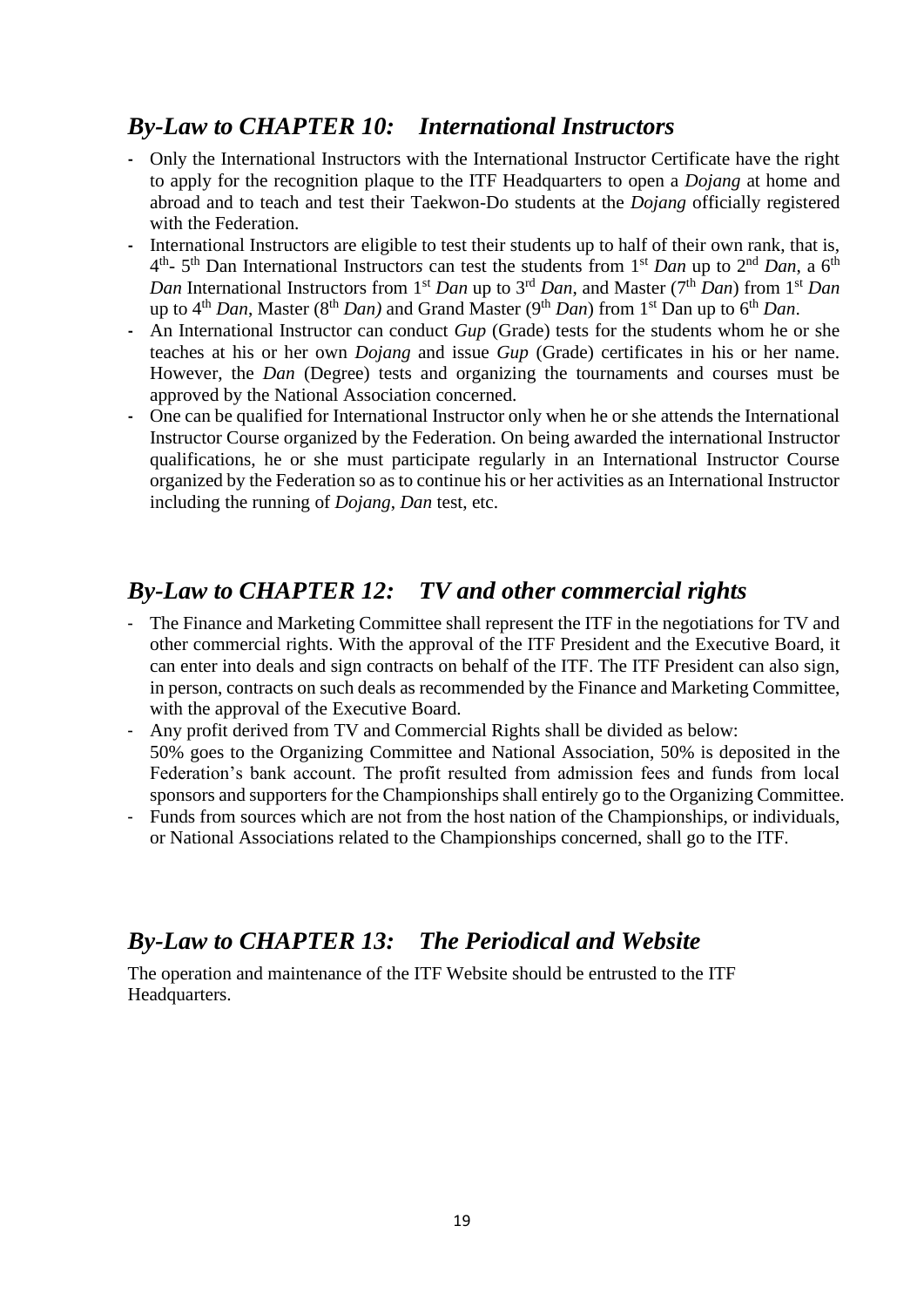## **ITF Instructions and Appendices to By-Laws**

### *Instructions on Meetings*

### **1. Congress**

- The Congress shall not last more than two (2) days. It shall usually coincide with the World Championships. In principle, the Congress shall open and close one or two days before the championships start.
- The Presidium of the Congress shall consist of the members of the Executive Board and, if necessary, the President may nominate some additional members to the Presidium.
- The Congress shall be attended by the representative(s) of each National Association who is its President, Vice-President, Secretary General, or someone else who has been authorized to represent the National Association.
- The host of the Congress shall provide simultaneous interpretations as far as possible.
- The host of the Congress shall arrange for the audio and video recording of the whole proceeding of the Congress, microphones, secretarial services, necessary stationary, copy machines and light refreshments.
- The host of the Congress shall place the flag and nameplate of National Association on the table of each delegation at the Congress.
- The host of the Congress shall raise the ITF emblem and title-plate of the Congress in the appropriate places of the Meeting Hall. It shall arrange for the appropriate decorations of the Meeting Hall as befits the occasion.

### **2. Executive Board**

- All the proceedings of the Executive Board meetings shall be recorded on video tapes. The ITF Headquarters shall provide recording facilities.
- The ITF shall cover the travel expenses of the EB members for the Executive Board meetings, which are held on the occasion of the Taekwon-Do World Championships and Junior & Veteran Taekwon-Do Championships.
- The ITF shall provide economy class air tickets, board and lodging for EB members who attend EB meetings held out with the period of the Taekwon-Do World Championships.
- The Executive Board shall receive the draft reports to the Congress at least 30 days before and the draft resolutions 14 days before the Congress.

### **3. Consultative Council**

- The Consultative Council meeting shall be recorded. The ITF Headquarters shall provide the recording facilities.
- Subject to the financial conditions, the ITF may provide economy class air-tickets, accommodation and board to the Consultative Council members to attend the Council meetings.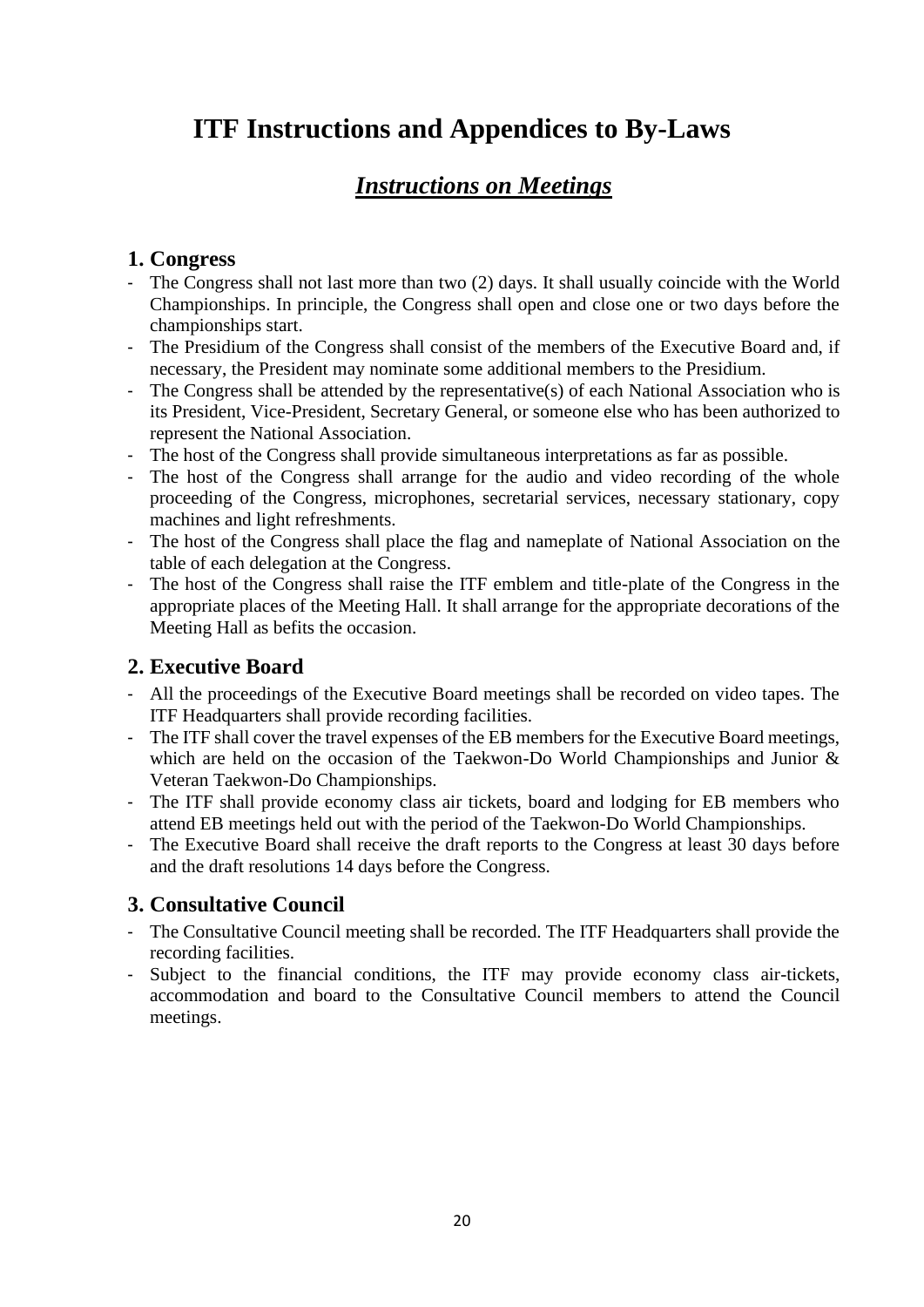### *Appendices*

### **1. Qualification of a life member**

- All Taekwon-Do practitioners must apply for ITF Life Membership. The ITF Life Membership applications and fees shall be sent to the ITF Headquarters through the practitioners' National Associations.
- The ITF Life Membership shall allow the practitioner to receive a membership card and a badge.
- The ITF Life Membership shall immediately allow the practitioner to participate in all ITF activities.

### **2.** *Gup* **(Grade) holders**

- *Gup* (Grade) holders are the members of the ITF, who have passed the *Gup* Grading tests from 10<sup>th</sup> *Gup* to 1<sup>st</sup> *Gup* and have been awarded the *Gup* Certificates issued by the ITF, or the National Associations, or the Instructors.

### **3.** *Dan* **(Degree) holders**

- *Dan* (Degree) holders are the members of the ITF who are awarded the *Dan* Certificate of the 1<sup>st</sup> *Dan* (Degree) up to 9<sup>th</sup> *Dan* (Degree).

### **4. Titles**

- 9<sup>th</sup> *Dan* (Degree) shall be addressed as Grand Master or Sasung
- 7<sup>th</sup> to 8<sup>th</sup> *Dan* (Degree) and shall be addressed as Master or Sahyon
- 4<sup>th</sup> to 6<sup>th</sup> *Dan* (Degree) shall be addressed as Instructor or Sabum
- 1<sup>st</sup> to 3<sup>rd</sup> *Dan* (Degree) shall be addressed as Assistant Instructor or Bu Sabum

### **5. Membership Certificates**

#### *Dan* **(Degree) certificate**

- *Dan* (Degree) certificates can only be issued by the ITF Headquarters. Only certificates issued by the ITF Headquarters will be officially recognized.
- The National Associations are allowed to issue the *Gup* Certificates to their students on their own but the National Associations are not allowed to issue the *Dan* Certificates to their members on their own.
- In the case where any National Association issues its own *Dan* Certificates, the National Association in question shall be subject to a stern punishment by the Statute & Ethic Committee of the ITF, regardless of reason or circumstance.

#### *Gup* **(Grade) certificate**

- The National Association or instructor may design and issue their own *Gup* (Grade) certificates
- The ITF Headquarters may provide the official ITF *Gup* (Grade) certificates to an National Association if requested by the National Association or an Instructor who is entitled to it.

#### *International Instructor Certificate*

- The ITF International Instructor Certificate is the most prestigious of all the ITF membership certificates.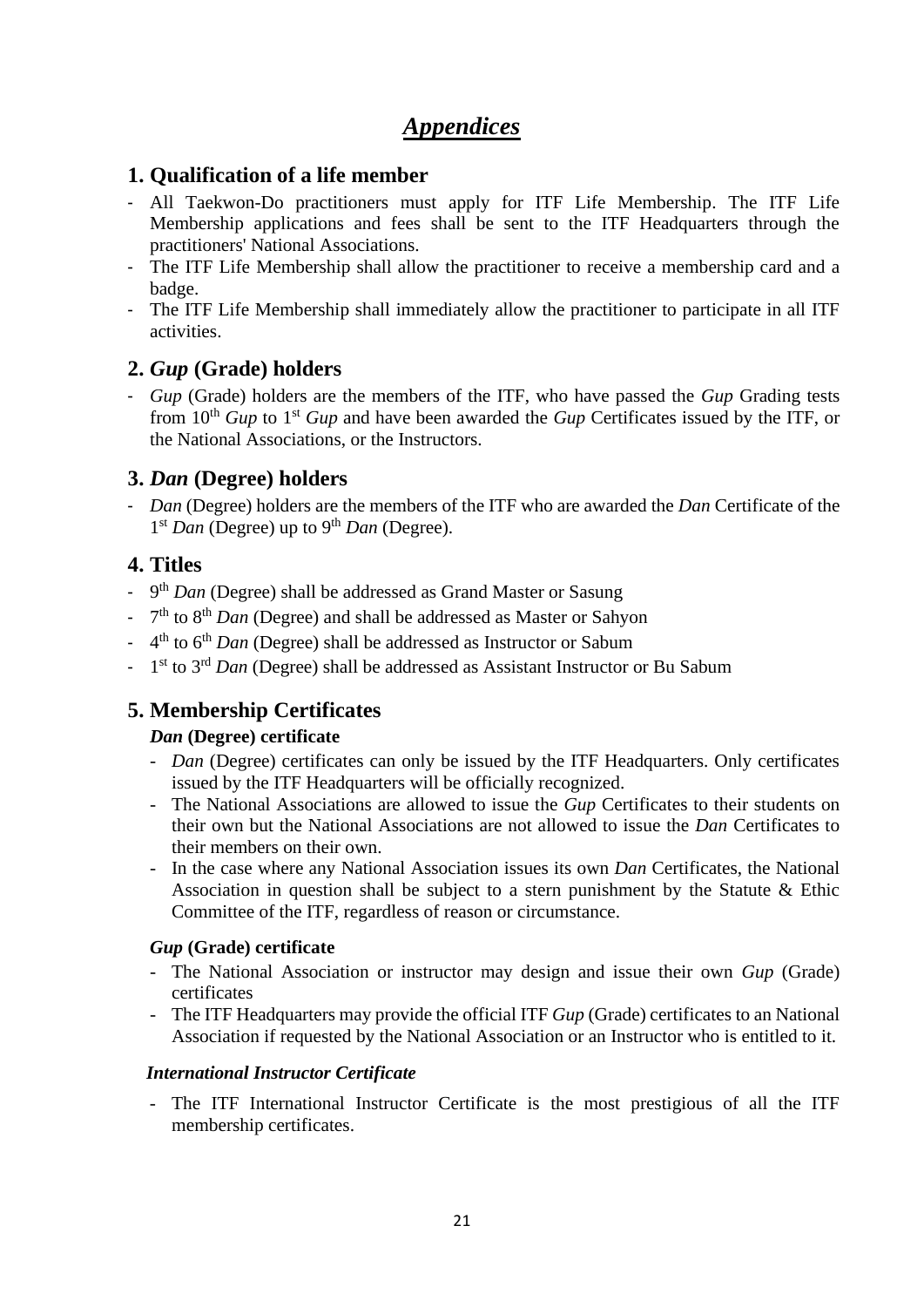- The International Instructor Certificates can be applied for by 4th and above *Dan* holders who are over 22 years old and have participated in the International Instructor Course endorsed by the ITF.

#### *Umpire Certificate*

- The Umpire Certificates shall be classified in two categories, that is, International Umpire ("A" Class) and National Umpire ("B" Class).
- Those who hold International Umpire Certificates are entitled to referee in the International Tournaments of the ITF.
- The International Umpire Certificates can be applied for by the  $4<sup>th</sup>$  and above Dan holders who are over 25 years old and have participated in the International Umpire Course endorsed by the ITF.
- The National Umpire Certificates can be applied for by the  $2<sup>nd</sup>$  and above Dan holders who are over 18 years old. Umpires who have a National Umpire Certificate can only be a referee at the national tournaments.

#### *International Course Certificate*

- In principle, the International Course Certificates shall not be issued from November, 2009, on the provision that the participation in the course is recorded in the ITF Membership Booklet. However, if the participant attending the course requests the International Course certificate, it shall be issued in conformity with the regulations and By-Laws.

#### **6. Procedure of Issuing Membership Certificates**

- 1<sup>st</sup> *Dan* up to 3<sup>rd</sup> *Dan* promotions and "B" class Umpire certification are at the discretion, authorization and responsibility of the National Governing Body following the ITF guidelines and Taekwon-Do encyclopedia by Founder General Choi Hong Hi.
- The promotion of 4<sup>th</sup> Dan and above, International Instructor, and International Umpire, is the responsibility solely of the ITF.

#### *Issuing of Dan certificate of 1 st Dan up to 3rd Dan (Degree)*

- The Instructor concerned shall conduct the promotion test with the approval of the National Association and the National Association shall send the Dan (Degree) application documents and membership fees to the ITF Headquarters within one (1) month after the test.
- The ITF Headquarters shall review Dan application documents based on the ITF Constitution, By-Laws and regulations related to the issuing of Dan certificates and send the corresponding Dan certificates and badges to the National Association within one (1) month at the latest.

#### *Issuing of Dan certificate of 4 th Dan up to 6th Dan (Degree)*

- Promotion tests for the 4<sup>th</sup> *Dan* can be conducted by Masters, Senior Masters and Grand Masters whereas the promotion tests for the  $5<sup>th</sup>$  and  $6<sup>th</sup>$  Dan only by Senior Masters and Grand Masters.
- The National Association concerned shall send the relevant promotion permission application documents to the ITF Headquarters one (1) month before the promotion test.
- For promotion to 4<sup>th</sup> *Dan*, a thesis shall be required.
- The ITF Headquarters and the Promotion & Commendation Committee shall verify all details surrounding the request, to its satisfaction, in accordance with the ITF Constitution, By-Laws and regulations pertaining to the issuance of *Dan* certificates and shall inform the National Association of the result of promotion permission.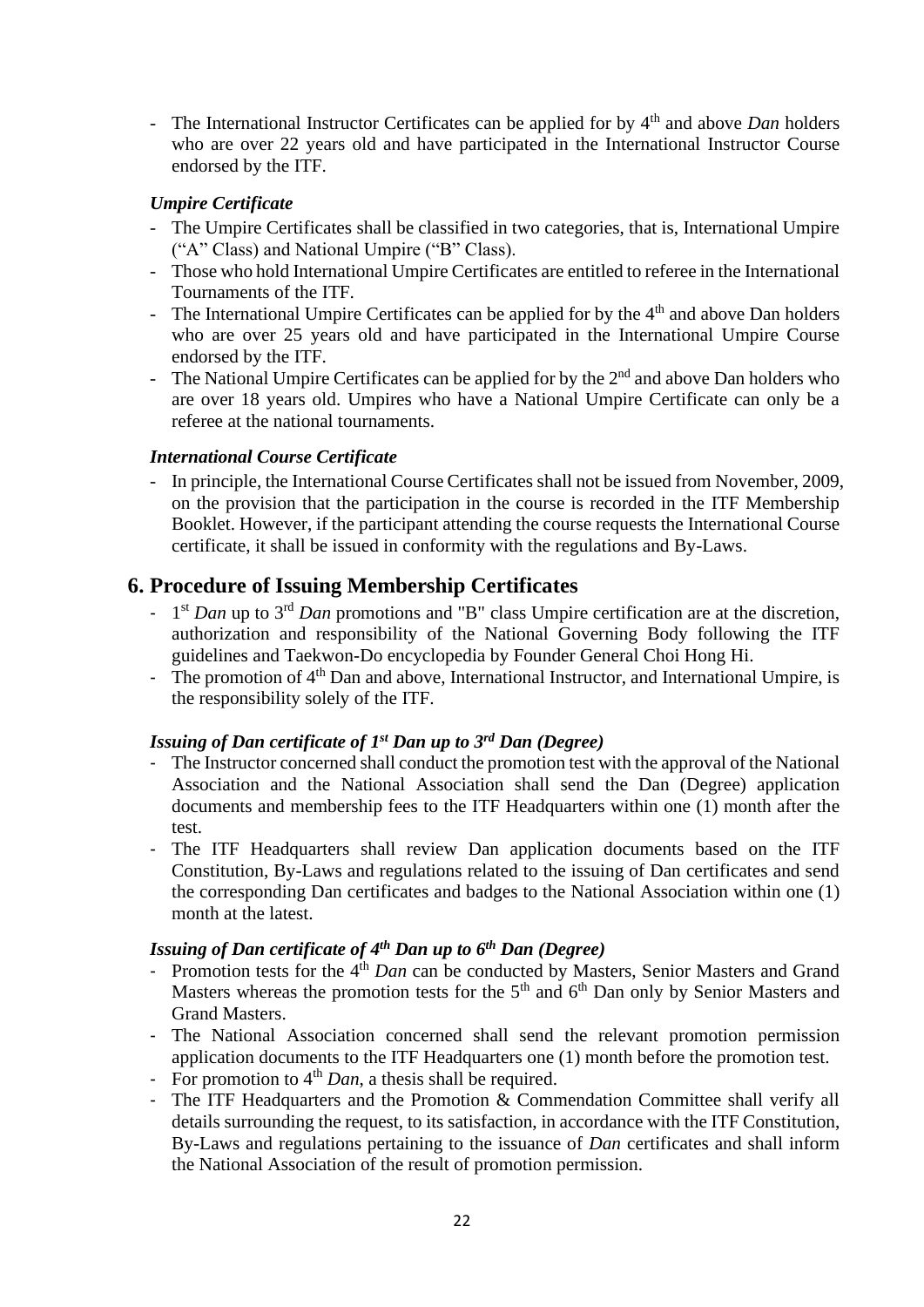- ITF Headquarters and the ITF Promotion and Commendation Committee reserve the right to withdraw or reject its approval.
- After being notified of the promotion permission approval from the ITF, the NATIONAL ASSOCIATION shall conduct the corresponding test and send the official Dan certificate application documents as well as membership fee to the ITF.
- The rest of the procedures shall be the same as the procedures of up to  $3<sup>rd</sup>$  Dan.

#### *Issuing of Dan certificate of Master and Grand Master*

- The promotion will be studied and confirmed on the basis of *MORALITY, SOCIAL SERVICE, CONTRIBUTION, DEDICATION, ACHIEVEMENT, TAEKWON-DO ACTI-VITIES* including the participation in the *TAEKWON-DO WORLD CHAMPIONSHIPS* and *COURSES, STUDENTS DAN APPLICATIONS*, and *TAEKWON-DO RESEARCH* of that particular person.
- As for the promotion to **Master and Grand Master,** the National Association shall submit the official recommendation of the National Association and promotion permission application documents to the ITF Headquarters to be verified and discussed at the ITF Headquarters and the Promotion & Commendation Committee and decided by the EB after which those Dan certificates shall be officially awarded at the Congress.
- ITF Headquarters and the ITF Promotion and Commendation Committee reserve the right to withdraw or reject its approval of promotion permission before being addressed at the ITF EB meeting.
- As for the Master promotion, the candidate shall take an appropriate promotion test by Grand Master after the National Association receives the promotion permission letter from the ITF.
- The relevant membership fees shall be sent to the ITF Headquarters according to a notification from ITF.
- The date of the decision of the EB meeting shall be the date of promotion of the Masters and Grand Masters.
- As for  $7<sup>th</sup>$  Dan and above Dan holders coming from other organizations, the date of promotion shall be the one when their promotion is decided at the EB meeting, irrespective of the date of promotion in their original organizations.

#### *Issuing of the International Instructor Certificate*

- The International Instructor Certificates shall be issued to those who participate in the International Instructor Course recognized by the ITF and pass the test there.
- Only an ITF Grand Master or Master with 8<sup>th</sup> Dan appointed by the ITF to conduct the International Instructor Course is entitled to give an examination to International Instructor candidates at the International Instructor Course.
- The course conductor shall send to the ITF Headquarters the result of the course and a list of names of those who have passed the test for International Instructor's qualifications within seven (7) days after the course ended.
- The successful candidates shall send the application documents for the International Instructor Certificate and relevant membership fees to the ITF Headquarters via their own National Association.
- The ITF Headquarters shall send the International Instructor Certificate within one (1) month after receiving the official application documents for a membership certificate.
- The International Instructor promotion date is the date when the International Instructor candidate passes the International Instructor promotion test.
- ITF Headquarters and the ITF Promotion and Commendation Committee reserve the right to withdraw or reject its approval.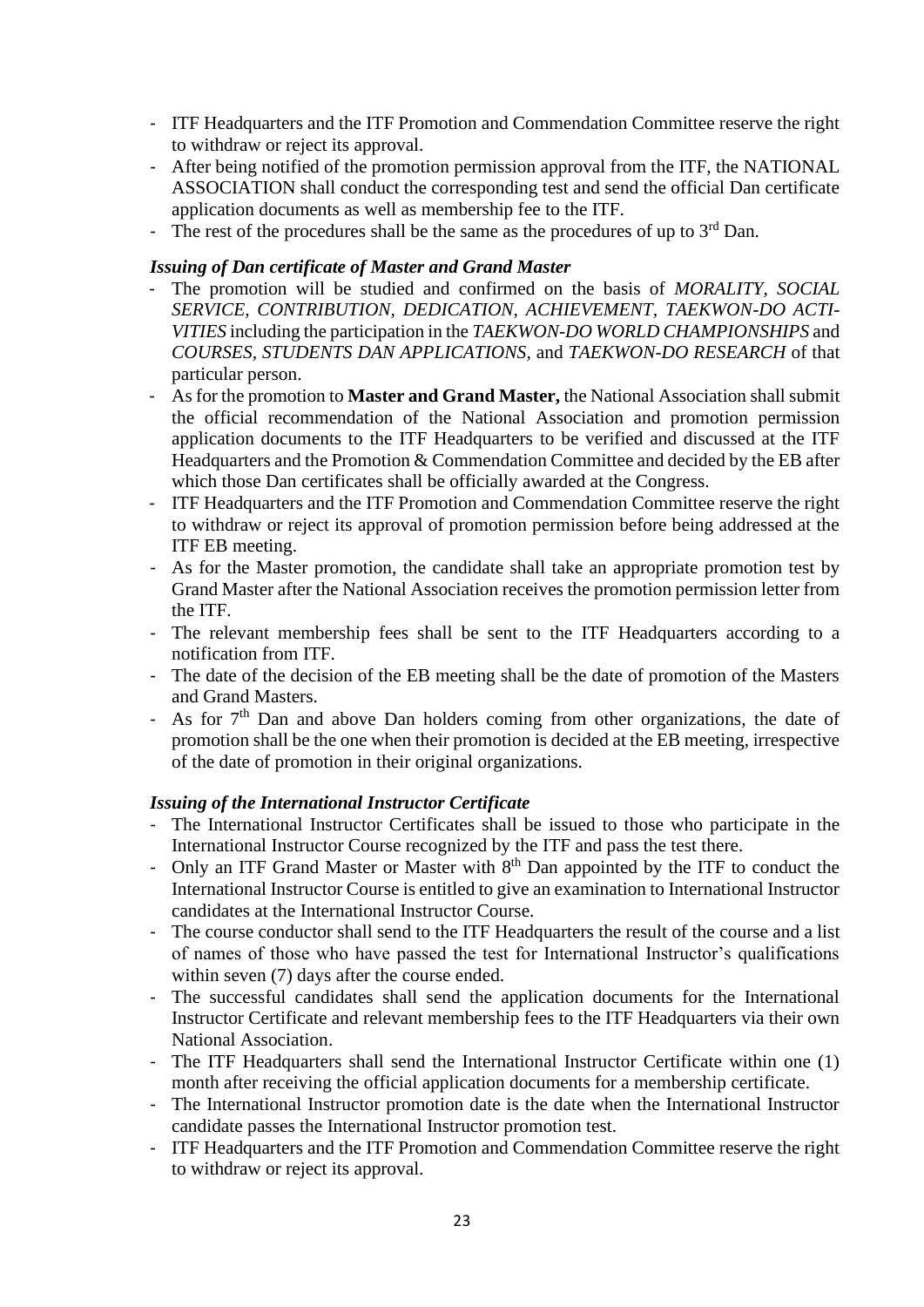- After having acquired the International Instructor qualification, they are entitled to apply for an ITF Plaque direct to ITF Headquarters. An application is not required via the National Association.

#### *Issuing of the Umpire Certificate*

#### **International Umpire Certificate (Class "A"):**

- The International Umpire Certificate shall be issued to those who participate in the International Umpire Course endorsed by the ITF and successfully pass the test there.
- Only an ITF Grand Master or Master with 8<sup>th</sup> Dan appointed by ITF for conducting the International Umpire course is entitled to give an examination to International Umpire candidates at the International Umpire Course.
- The International Instructor promotion date is the date when International Instructor candidate passes the International Instructor promotion test.
- The issuing procedures are the same as those for the International Instructor Certificates.

#### **National Umpire Certificate (Class "B"):**

 The applicant shall send the application for National Umpire (Class "B") as well as the relevant membership fee to the ITF Headquarters through his or her own National Association.

#### **7. Recognition procedure for new members from other organizations**

#### - *A whole group from another organization applying to join the ITF*

- The letter of request from the applicant and a letter of recommendation from the National Association concerned shall be sent to the ITF Headquarters by the National Association concerned.
- ITF Headquarters shall send a letter of invitation or rejection to the National Association concerned, 2 weeks after completing a thorough review of the application.
- The National Association, upon receiving a letter of invitation, shall send to the ITF Headquarters the application documents for Dan membership certificate replacement and promotion, copies of the degree certificates issued by the original organization, as well as the relevant *Dan* certificate membership fees.
- Having received the above-mentioned articles, the ITF Headquarters shall issue and send the Dan membership certificate replacements and the new Dan membership certificates to the National Association within one (1) month.
- On receipt of the *Dan* membership certificate replacements and the new *Dan* membership certificate, the applicant shall automatically become a member of the Continental Federation and National Association concerned.

#### - *An individual from another organization applying to join the ITF*

- As for the *Dan* membership certificate replacement and promotion of up to the 3rd *Dan*, the rules for the ITF black belt promotion shall be applied.
- The National Association shall send the membership fees and copies of the *Dan* certificates issued by the other organization to the ITF.
- In the case of the *Dan* membership certificate replacement for 1st *Dan* up to 3rd *Dan*, the date of promotion shall be the one on the *Dan* certificate issued by the other organization.
- As for the *Dan* membership certificates replacement or promotion for the 4<sup>th</sup> Dan up to Master's *Dan*, they shall be given an intensive spiritual, moral and technical education from ITF Masters.
- After the intensive education, the National Association concerned shall send the promotion permission application documents for replacement of the Dan certificate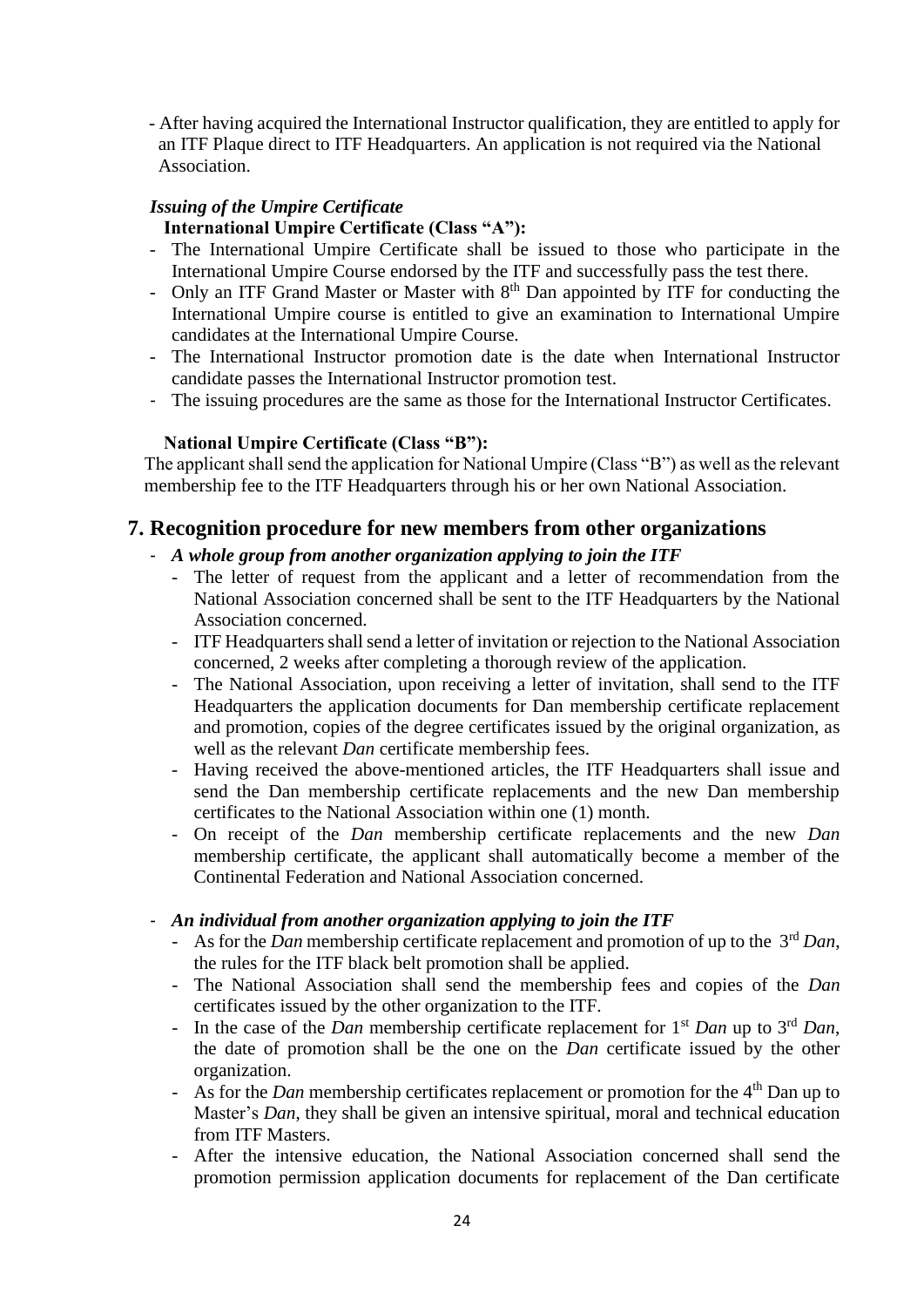issued by the other Organization, as well as the confirmation of intensive education containing the intensive training contents and signatures of the National Association and the educator one (1) month before the official test. The rest of the procedure shall be the same as that for issuing membership certificates for 4th *Dan* and above.

- As for the Dan membership certificate replacement for 4<sup>th</sup> *Dan* up to 6<sup>th</sup> Dan, the date of promotion shall be the one when the official test has been done by an ITF educator.
- As for the *Dan* membership certificate replacement for 7th *Dan* and above, the date of promotion shall be the one when their promotion is decided at the EB meeting, irrespective of the date of promotion in their original organizations or date of promotion test by an ITF educator.

#### **8. Dobok (uniform)**

- The *Dobok* was introduced in 1982. In January 2002, the ITF Special Congress approved a new design for the *Dobok* replacing the old one.
- The *Dobok* consists of a shirt, a pair of trousers and a belt.
- The Shirt and trousers of the *Dobok* is white. The belt of the Dobok has the color in accordance with the practitioner's rank. On the front left chest of the shirt the ITF Emblem should be embroidered with the abbreviation of the Federation "ITF" above it.
- On the back of the shirt should be the Roman letters "Taekwon-Do" in the shape of a semicircle and, below it, the Korean characters "태권도" should vertically be written downward to the middle of the shirt. Between the Roman letters and Korean characters the abbreviation of the Federation "ITF" should be decorated with the shape of holding "Taekwon-Do" in Roman letters.
- On both sides of the trousers should be the abbreviation of the Federation "ITF" in Roman Letters slightly above knee level. Below it, there should be the Korean characters "태권도" written vertically downward. The color of the letters should be black, the same as the belt color of Dan holders.
- Black belt holders shall have the *Dobok's* shirt with black piping 3 cm wide added, sewn along the bottom edge of the shirt.
- The International Instructors are distinguished by having 3 cm-wide black stripes sewn on both sides of the shirt sleeves and trousers. For the shirt, the stripes run from the top of the shoulders down to the cuffs along the edge of the shirt's sleeves. For the trousers, the stripes run from the waist along the edge to the trouser hems. The stripes on the trousers shall break

at the middle without running over the abbreviations "ITF" and "태권도".

- The belt of the *Dobok* comes in six (6) colors depending on the rank of the practitioner. The belt is five (5) cm wide and five (5) mm thick.
- <sup>-</sup> 1<sup>st</sup>, 3<sup>rd</sup>, 5<sup>th</sup>, 7<sup>th</sup>, and 9<sup>th</sup> *Gup* (Grade) holders shall have stripes in their respective colors sown across the width of the belt at the belt end. The stripes shall measure 5 mm in width sewn at 5 cm from the end of the belt. The black belt ranks are distinguished by the Roman numerals on the belts.

#### **9. Belt and Rank**

| <b>Type of belt</b>          | Rank                         |          |
|------------------------------|------------------------------|----------|
| <b>Black belt</b>            | $1st$ to 9 <sup>th</sup> Dan | (Degree) |
| - Red belt with black stripe | 1 <sup>st</sup> Gup          | (Grade)  |
| Red belt                     | 2 <sup>nd</sup> Gup          | (Grade)  |
| - Blue with red stripe       | $3^{\text{rd}}$ Gup          | (Grade)  |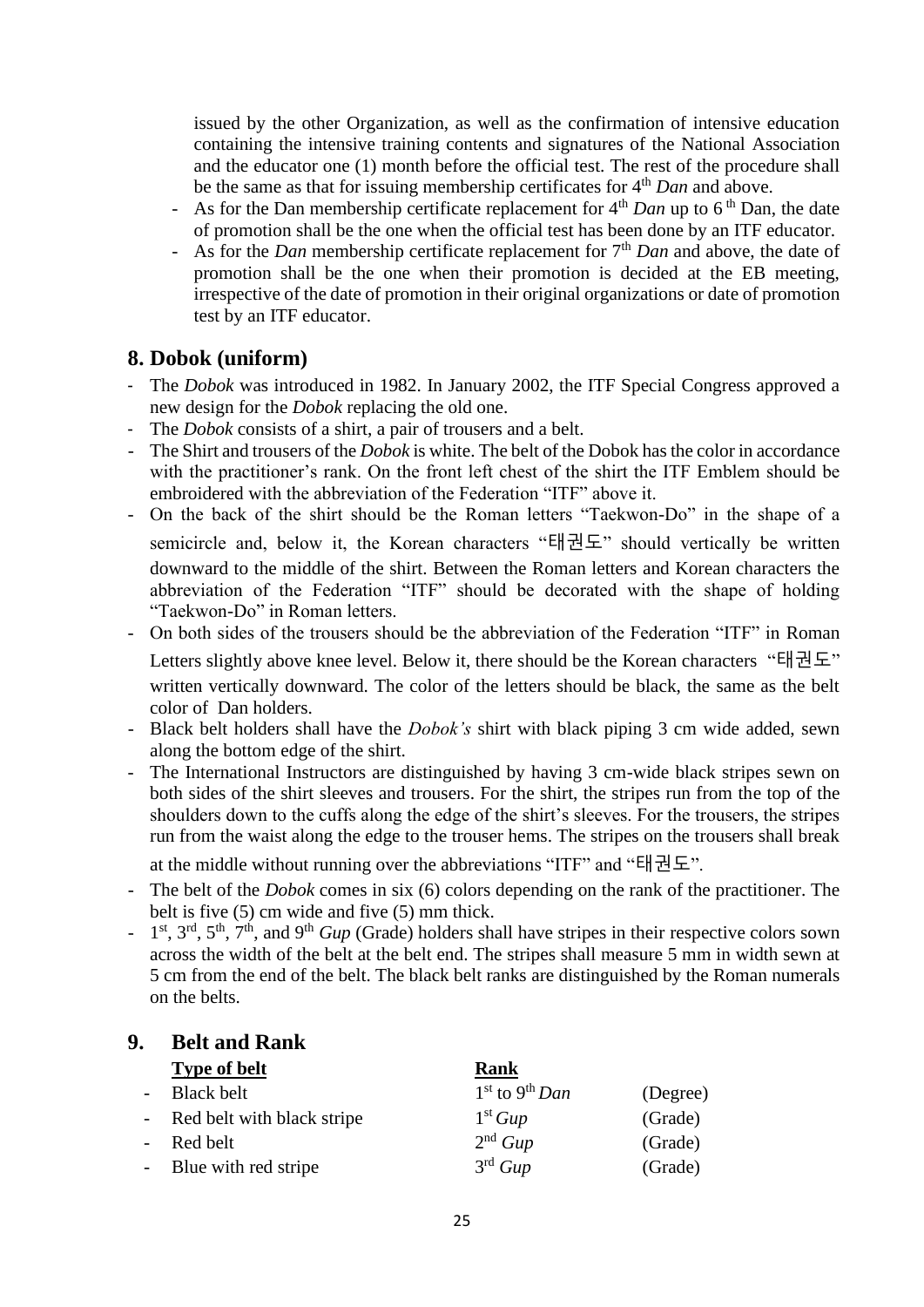| Blue belt                       | 4 <sup>th</sup> Gup | (Grade) |
|---------------------------------|---------------------|---------|
| Green belt with blue stripe     | 5 <sup>th</sup> Gup | (Grade) |
| Green belt                      | 6 <sup>th</sup> Gup | (Grade) |
| - Yellow belt with green stripe | 7 <sup>th</sup> Gup | (Grade) |
| Yellow belt                     | 8 <sup>th</sup> Gup | (Grade) |
| White belt with yellow stripe   | 9 <sup>th</sup> Gup | (Grade) |
| White belt                      | $10^{th} Gup$       | (Grade) |

- The belt runs once around the waist of the wearer and ties into a reef knot at the front.
- The practitioner is allowed to wear on his or her uniform, the official badges of his or her National Association, region and club. He or she is not allowed to wear badges or emblems of other martial arts and Taekwon-Do organizations not affiliated to the ITF.

#### **10. School Membership (Plaque)**

- The International Instructor shall hang on the wall of his or her School (*Dojang*) a written form of the Oath for Practitioners, ITF School Flag (*Dojang* Flag) and the ITF Plaque, which shows that the School is recognized by the ITF.
- The International Instructor should send a Plaque application form and School membership fee to the ITF Headquarters to officially register and run his or her School (*Dojang*). The Plaque, officially registered with, and issued by the ITF, should be renewed by the Instructor sending the School membership fee to the ITF Headquarters either directly or through the National Association concerned in the January of each year.
- Any *Dan* applications sent by the Instructor who does not possess a valid plaque, which means that he or she has not had a plaque registered in the ITF or has not renewed the plaque, shall not be accepted by the ITF.
- The renewal fee for school membership (Plaque Renewal Fee) shall be exempted only in respect of the 8th *Dan* Masters and Grand Masters.
- The National Association shall arrange to return, within 3 months, the plaques of those who leave the ITF or have been expelled by the ITF. In the case where plaques are not returned, legal action may be taken against those Plaque holders.
- ITF Headquarters reserves the right to request the return of the plaque from those who have not renewed the plaque for three consecutive years.

### **11. "ITF Order" and "Outstanding Instructor Medal"**

- The property and ownership of the "ITF Order" and "Outstanding Instructor Medal" is vested in the ITF. The Order and Medal shall be awarded to individuals and Instructors who have performed distinguished services in the field of Taekwon-Do.
- The Promotion  $&$  Commendation Committee shall be entrusted with the duty of selecting the candidates for the awards.
- All recommendations, information, and application documents, should be forwarded to the ITF Headquarters by the relevant National Associations.

### **12. ITF Pension Program**

- The ITF shall enact and implement a Taekwon-Do pension program, which should assist those who have devoted themselves to the dissemination, strengthening and development of Taekwon-Do throughout their lives and have retired from Taekwon-Do activities at the retirement age.